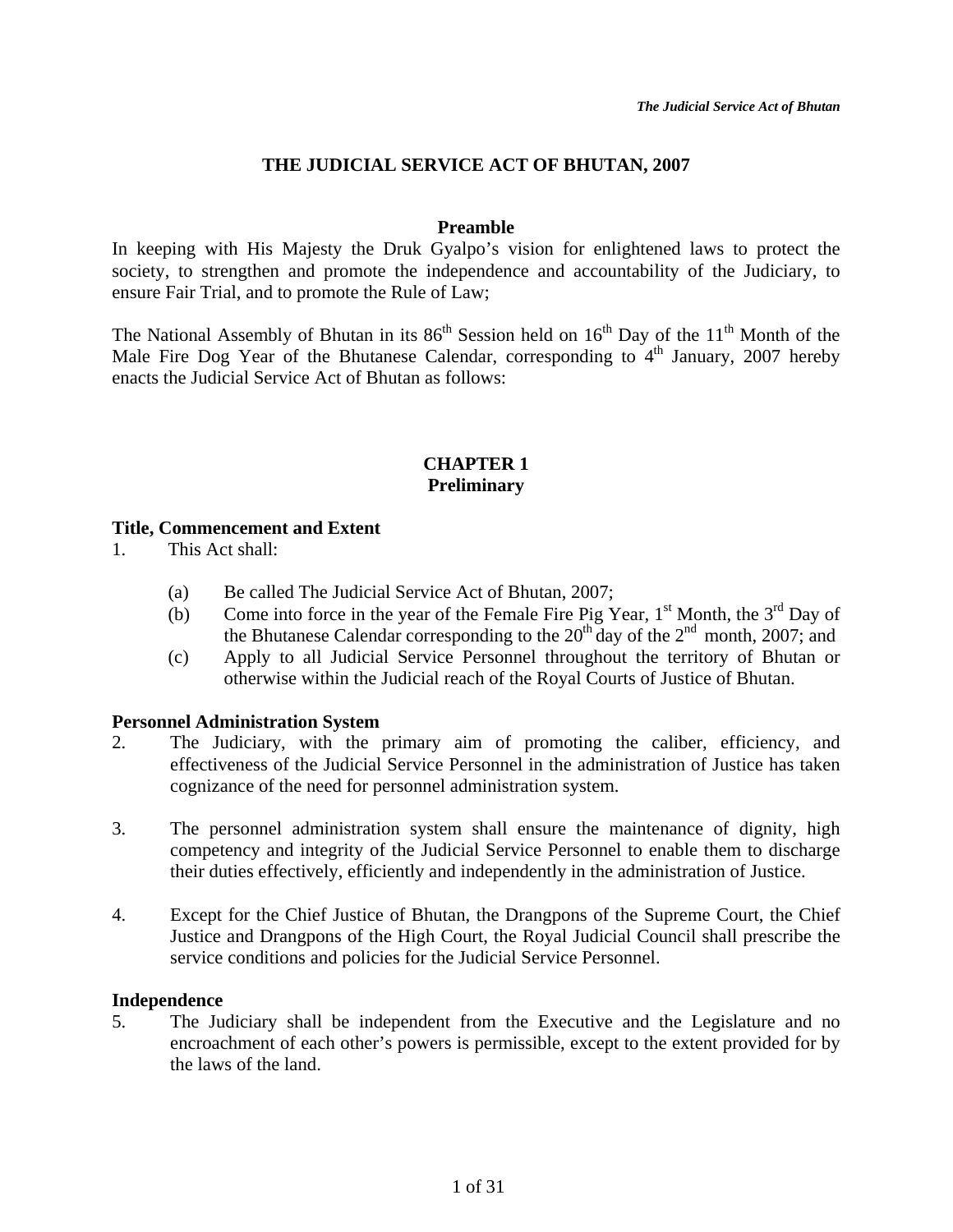# **CHAPTER 2 The National Judicial Commission**

## **Appointment and Composition**

- 6. The National Judicial Commission (hereinafter referred to as the "Commission") shall be composed of four members inclusive of a Chairperson and a Member-Secretary.
- 7. The Druk Gyalpo shall appoint members of the Commission by warrant under His hand and seal. The Commission shall comprise:
	- (a) The Chief Justice of Bhutan as Chairperson;
	- (b) The senior most Drangpon of the Supreme Court;
	- (c) The Chairperson of the Legislative Committee of the National Assembly; and
	- (d) The Attorney General.
- 8. The Chairperson shall appoint the Member-Secretary from among its members.
- 9. Whenever the Chairperson is unable to chair the meetings of the Commission, the senior member Drangpon of the Supreme Court shall chair the meetings.
- 10. Members of the Commission who may have or be reasonably construed to have conflict of interest shall refrain themselves from participating in the decision-making process of the Commission.

# **Functions**

- 11. The Commission shall submit recommendation to His Majesty the Druk Gyalpo with regard to the appointment of:
	- (a) The Chief Justice of Bhutan and the Drangpons of the Supreme Court; and
	- (b) The Chief Justice and the Drangpons of the High Court.

# **Establishment of Courts and Tribunals**

- 12. The Commission shall submit recommendation to His Majesty the Druk Gyalpo for the establishment of Courts and Tribunal from time to time.
- 13. The independence of the Drangpons of the Supreme Court and the High Court shall be guaranteed, provided that a Drangpon may be censured or suspended by a command of the Druk Gyalpo on the recommendation of the Commission for proven misbehaviour, which in the opinion of the Commission does not deserve impeachment.

# **Procedures**

- 14. The quorum for any proceeding of the Commission shall be the total strength of the Commission.
- 15. The Commission may, by directions in writing and subject to such conditions, appoint any Committee headed by a member, to carry out any examination, evaluation, or inquiry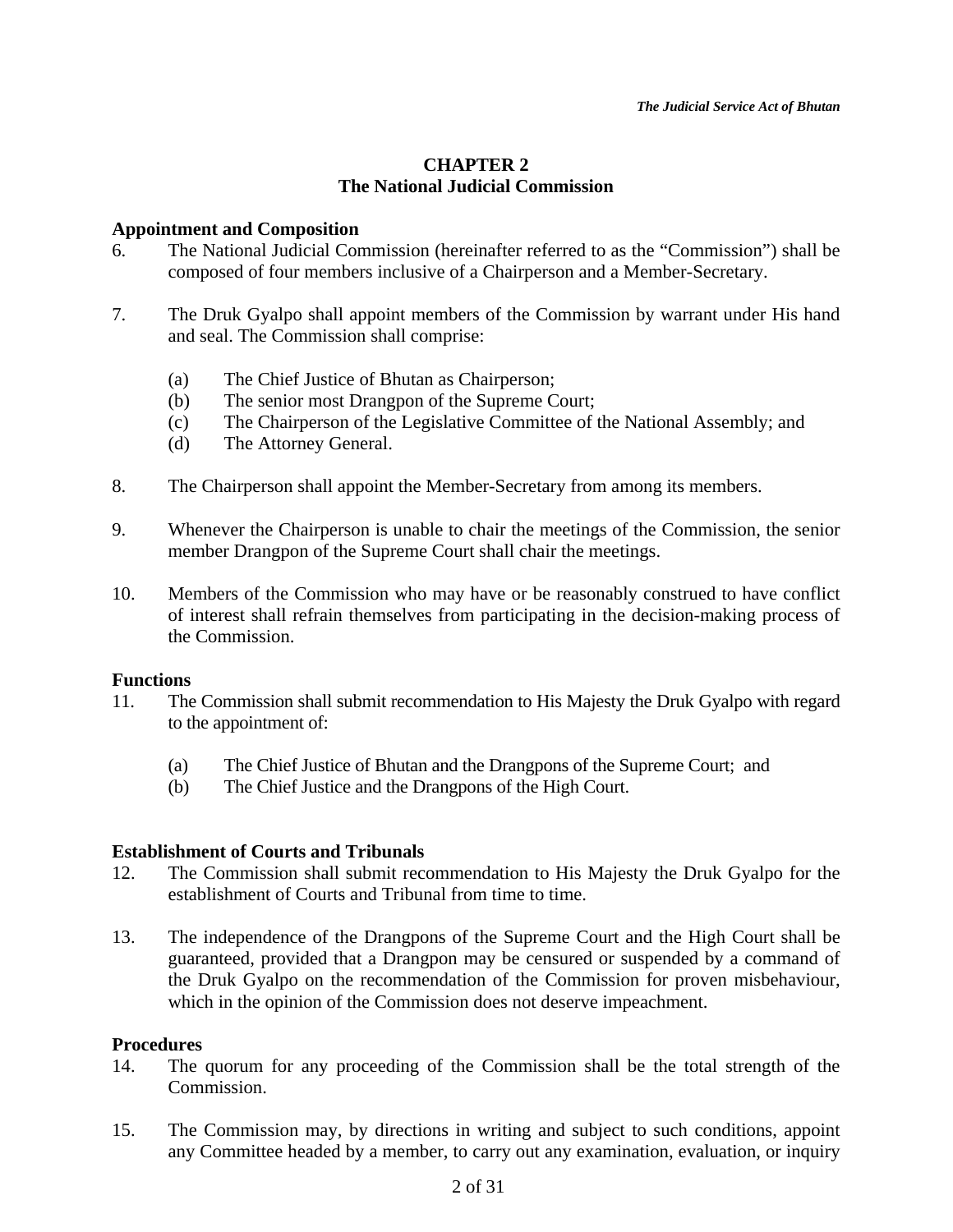on the basis of which the Commission may arrive at a decision pertaining to its responsibilities.

- 16. The Commission shall meet twice a year, i.e. in June and December. Additional sessions may be convened, if the Chairperson deems necessary.
- 17. The Member-Secretary shall be responsible for the general working and the efficient conduct of business of the Commission.
- 18. Members shall be entitled to sitting fees in accordance with the applicable rules and regulations.

# **CHAPTER 3**

# **The Royal Judicial Service Council**

## **The Royal Judicial Service Council**

- 19. The Chief Justice of Bhutan in consultation with the Royal Judicial Service Council (hereinafter referred to as the "Council") shall have the full authority to determine and administer the organizational structure, budgetary and personnel requirements of the Judiciary.
- 20. The powers and functions of the Council are as specified in this Act and the Council shall have jurisdiction over all the Judicial Service Personnel.

# **Appointment and Composition**

- 21. The Chief Justice of Bhutan shall appoint members of the Council by warrant under his hand and seal.
- 22. The Council shall be composed of seven members consisting of:
	- (a) One sitting Drangpon of the Supreme Court on a two-year rotational basis, provided that no Drangpon shall simultaneously be a member of both the Commission and the Council;
	- (b) The Chief Justice of the High Court;
	- (c) The Registrar General of the Supreme Court;
	- (d) The Registrar General of the High Court;
	- (e) Two Drangpons of the Dzongkhag Courts on a two-year rotational basis; and
	- (f) One Drangpon of the Dungkhag Courts on a two-year rotational basis.
- 23. The Chairperson of the Council shall be the member Drangpon of the Supreme Court.
- 24. The Registrar General of the Supreme Court shall be the Member-Secretary of the Council.
- 25. Whenever the Chairperson is unable to chair the meetings of the Council, the senior most member shall chair the meetings.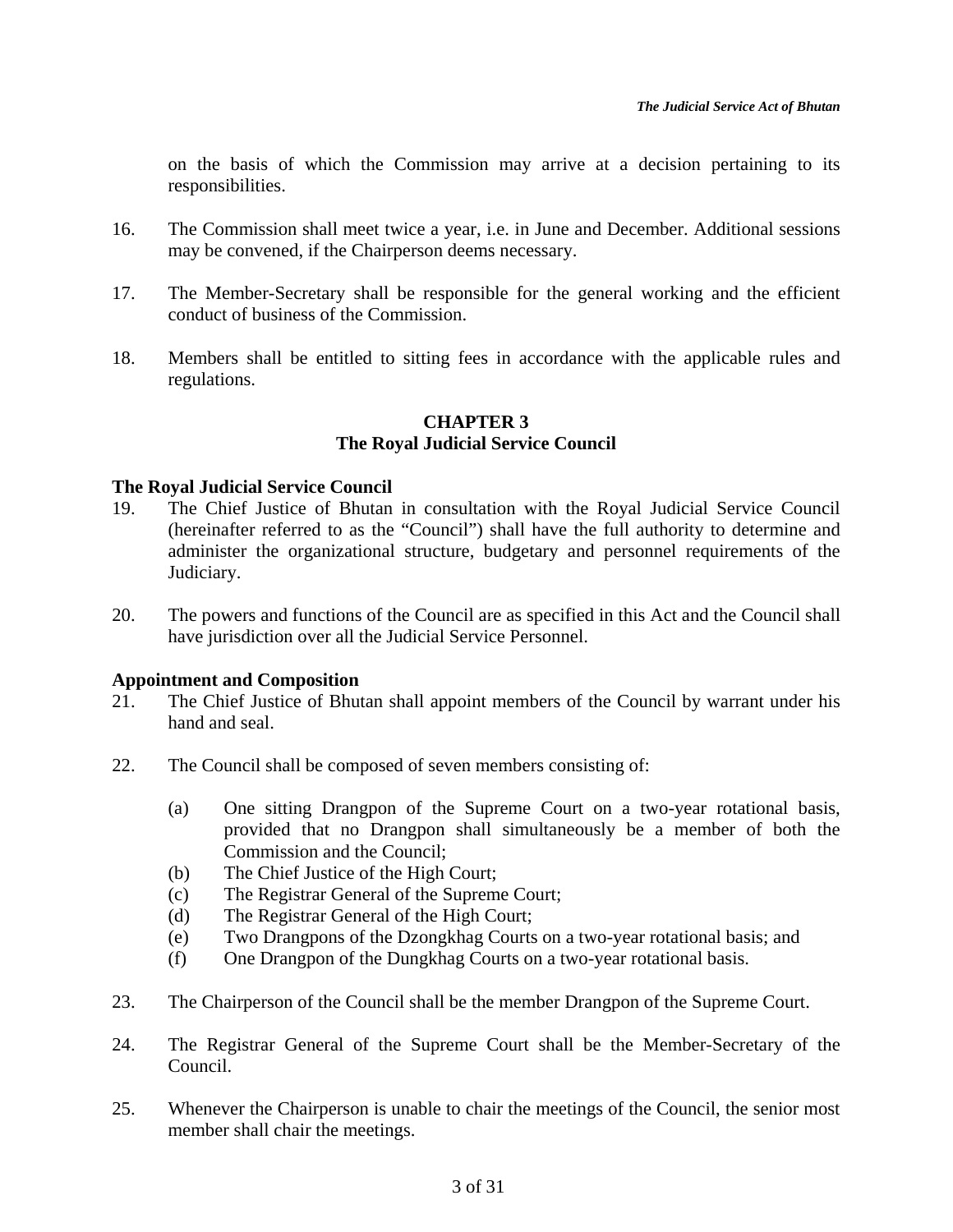26. Members of the Council who may have or be reasonably construed to have conflict of interest shall refrain themselves from participating in the decision-making process of the Council.

# **Powers, Functions and Responsibilities**

- 27. The Council shall formulate personnel policies for the judicial bodies, institutions and Courts concerning:
	- (a) Organization, administration, staffing pattern and strength, classification and gradation of services;
	- (b) Creation and abolition of posts other than that of the Supreme Court and the High Court Drangpons;
	- (c) Higher or continuing legal education;
	- (d) Performance evaluation and appraisal;
	- (e) Reward and incentive for meritorious and exemplary service;
	- (f) Improvement of efficient judicial process through Court management and material management;
	- (g) Judicial Service Selection Examinations; and
	- (h) Any other matters which may be prescribed.
- 28. While formulating policies, the Council shall pay due regard to financial status and personnel strength in the Judiciary.
- 29. The Council shall review the personnel policies from time to time to ensure that such policies are in keeping with the changing situation and propose amendments and modifications thereto as and when necessary.
- 30. The Council shall make rules for the judicial bodies, institutions and Courts concerning:
	- (a) Formulation, review, execution and ensure a rational system of administration in the matters of selection, recruitment, appointment, transfer, promotion, tenure, incentives and other incidents of employment;
	- (b) Building of personnel administration system based on qualification, merit and experience;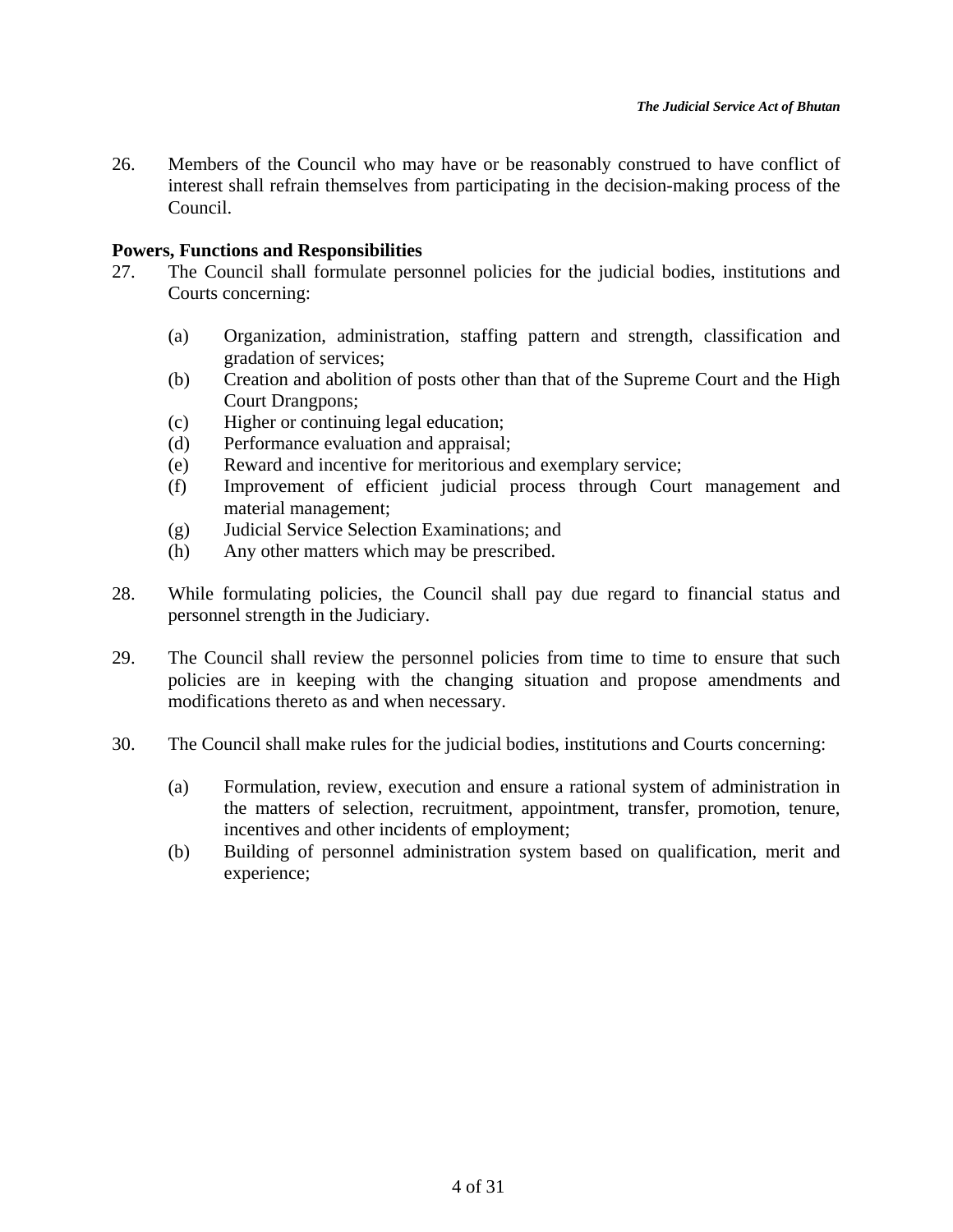- (c) Promotion of morale, good conduct, discipline, efficiency, integrity and devotion to the duty;
- (d) Human resource development;
- (e) Recruitment of personnel whether regular, contractual or on deputation to posts against which recruitment may be permanent, semi-permanent or temporary;
- (f) Fixation of pay and allowances and other related matters pertaining to emoluments in parity with the other Civil Service Personnel of Bhutan;
- (g) Travel and tours in parity with the other Civil Service Personnel;
- (h) Welfare and benefits including medical benefits, provident fund, pension, gratuity and all other in-service and post-service benefits in parity with the other Civil Service Personnel;
- (i) Working conditions including timing, health and safety regulations and all other conditions necessary to promote efficiency and effectiveness;
- (j) Lay-off, premature retirement, removal, discharge and dismissal;
- (k) Sanction of extraordinary leaves;
- (l) Review and scrutiny of personnel actions; and
- (m) Any other matter which may be prescribed.
- 31. The Council or any of its committee to which its executive powers have been delegated, shall carry out its executive functions in a fair and equitable manner.
- 32. The Council shall review laws from time to time and submit to Parliament to ensure that they are in keeping with the changing situation and propose amendments and modifications thereto as and when necessary.
- 33. The Council shall discharge its functions without fear or favour in accordance with the provisions of this Act.

# **Procedures**

- 34. The provisions of this Act shall govern all the actions of the Council.
- 35. The quorum for any proceeding of the Council shall be not less than two-thirds of the total strength of the Council.
- 36. The Council shall decide substantive matters concerning policies by not less than twothirds of the total strength of the members.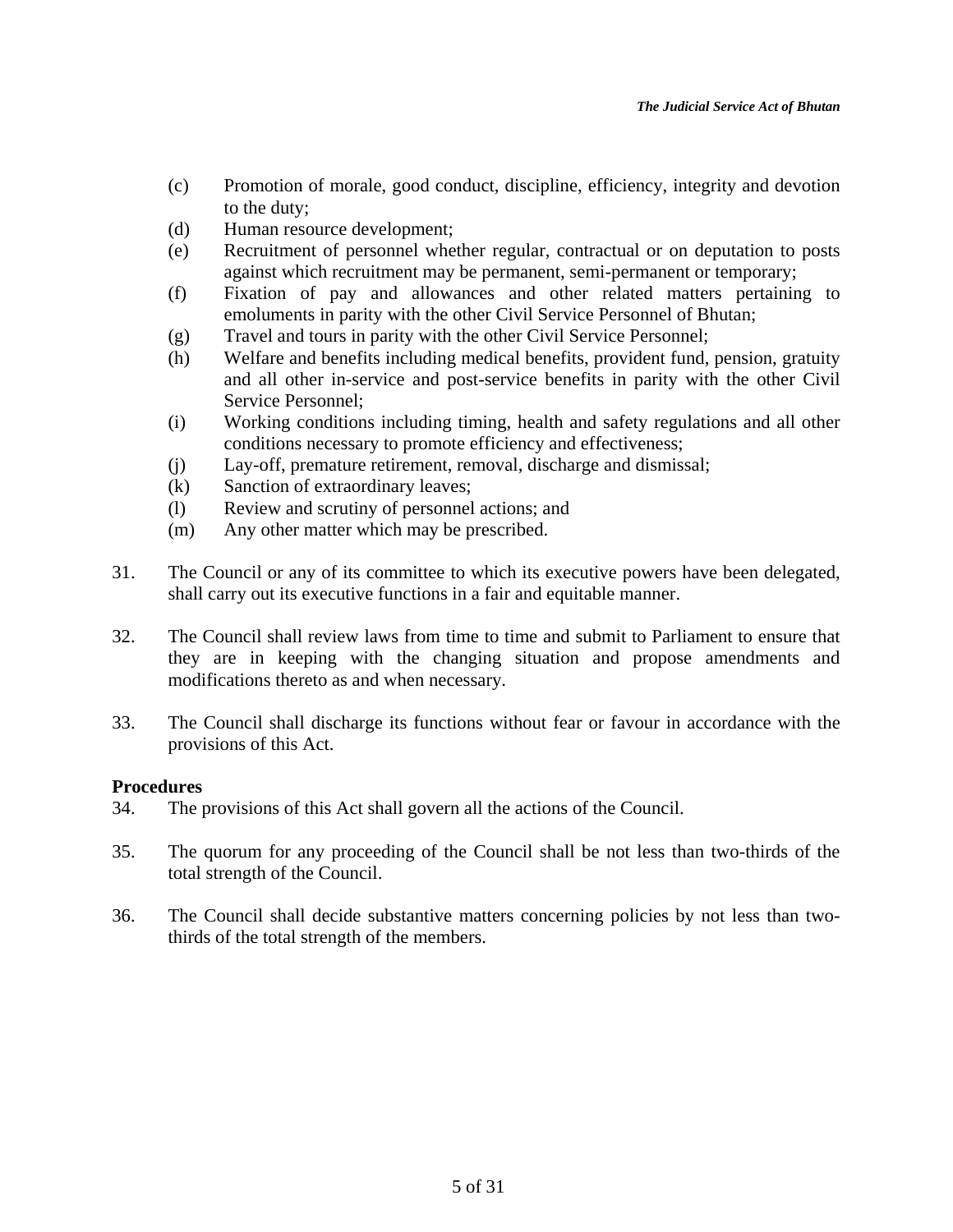- 37. The Council by a simple majority of the members present and voting shall decide procedural matters not relating to policies.
- 38. To facilitate the Council in the discharge of its responsibilities, it may form subcommittees from among its own members as and when it deems necessary.
- 39. The Council may, by directions in writing and subject to such conditions, appoint any Committee or person to carry out any examination, evaluation or inquiry on the basis of which it may arrive at a decision pertaining to its responsibilities.
- 40. The Council shall meet twice a year, i.e. in June and December. Additional sessions may be convened if the Chief Justice of Bhutan deems necessary.
- 41. Members shall be entitled to sitting fees in accordance with the applicable rules and regulations.
- 42. The Member-Secretary shall be responsible for the general working and the efficient conduct of business of the Council.
- 43. Decisions may be taken on the recommendations of the Council by the Chief Justice of Bhutan at the national level and through the respective Drangpons at the Dzongkhag and Dungkhag levels.

# **Assent of the Chief Justice of Bhutan**

44. All policies, Service Rules and Regulations formulated and endorsed by the Council shall be submitted to the Chief Justice of Bhutan for assent before implementation.

# **Decentralization**

45. To provide for effective, efficient and independent discharge of judicial duties in the administration of Justice, the powers, functions and responsibilities of the Council shall be decentralized to appropriate judicial authorities at Dzongkhag and Dungkhag levels.

# **Annual Report**

46. The Council shall submit an annual report to the Chief Justice of Bhutan.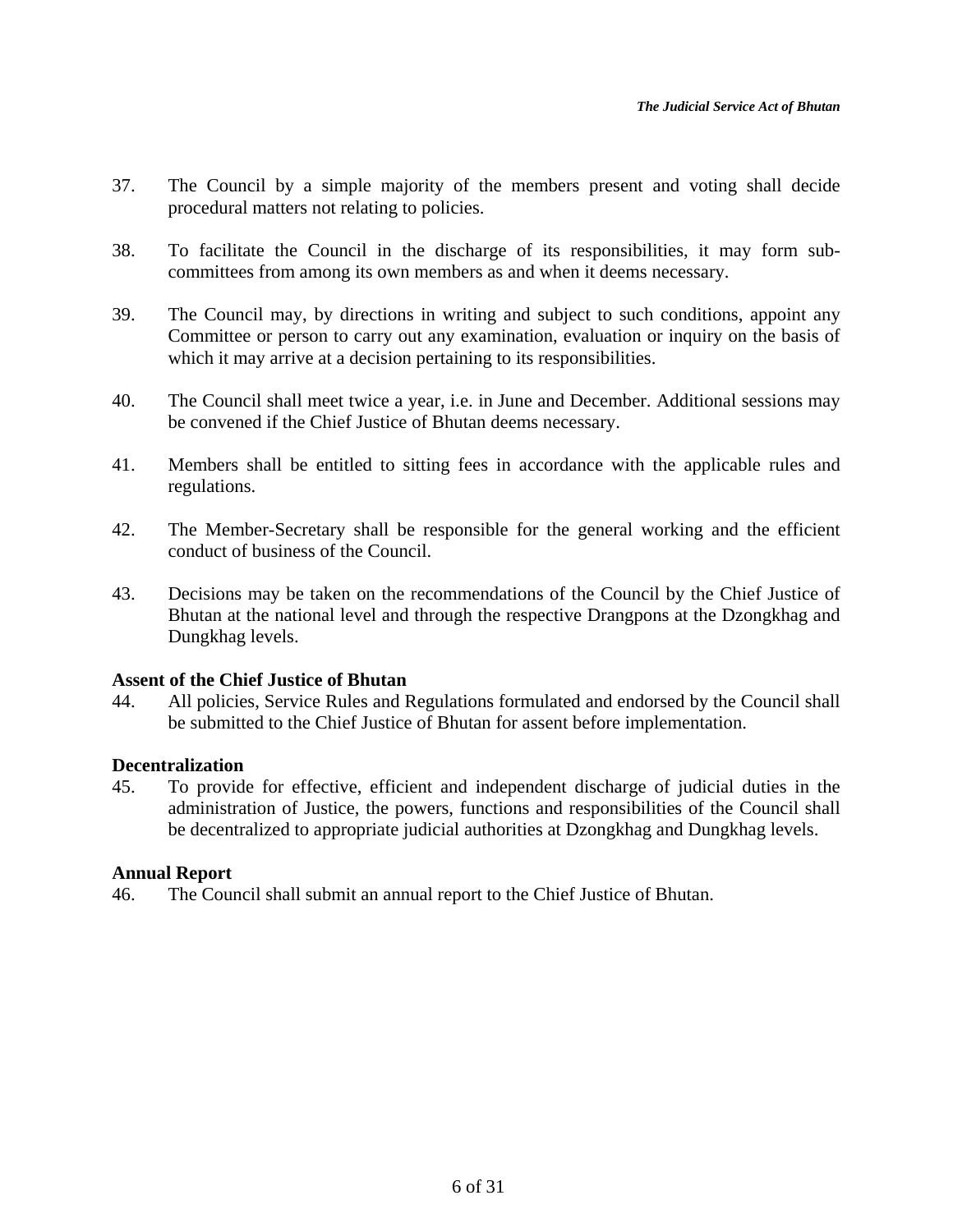# **CHAPTER 4 Position Classification System**

## **Position Classification System**

- 47. The principles of Position Classification System, as applicable to other Civil Service Personnel, shall govern all other matters not specifically provided in this Act.
- 48. The Council shall strive to establish:
	- (a) A proper job mapping and position classification of the Judicial Service by profession and nature of duties; and
	- (b) Parity in the entry level positions within and among other professions of Bhutan.

# **Entry Level Qualification**

- 49. To be eligible for the Judicial Personnel Selection Examinations, a person shall have a minimum of Bachelors of law degree from an institution of repute recognized by the Government and complete a year of Post Graduate Diploma in National Law.
- 50. Upon selection, the person shall be appointed as Deputy Registrar and placed in position level P4.
- 51. The Judicial Personnel shall be in position level P4 to PI and EX3 to EX1.

# **Judicial Support Level**

- 52. The Judicial Support Personnel shall render support services to the Judiciary.
- 53. The Judicial Support Personnel shall be in position level P5 and S5 to S1.
- 54. The personnel in the Judicial Support level reaching the highest position level may be considered for change, based on the excellent performance and subject to level change examination after fulfilling the criteria laid down in the rules applicable to other Civil Service Personnel.

#### **Entry Level Qualification of Judicial Support Personnel**

- 55. The personnel in the Judicial Support level shall have the minimum qualification of a Bachelors degree from an institution of repute recognized by the Government and complete a year of National Legal Course.
- 56. Upon selection through the Judicial Support Personnel Selection Examination, the candidate under section 55 shall be placed in position level P5.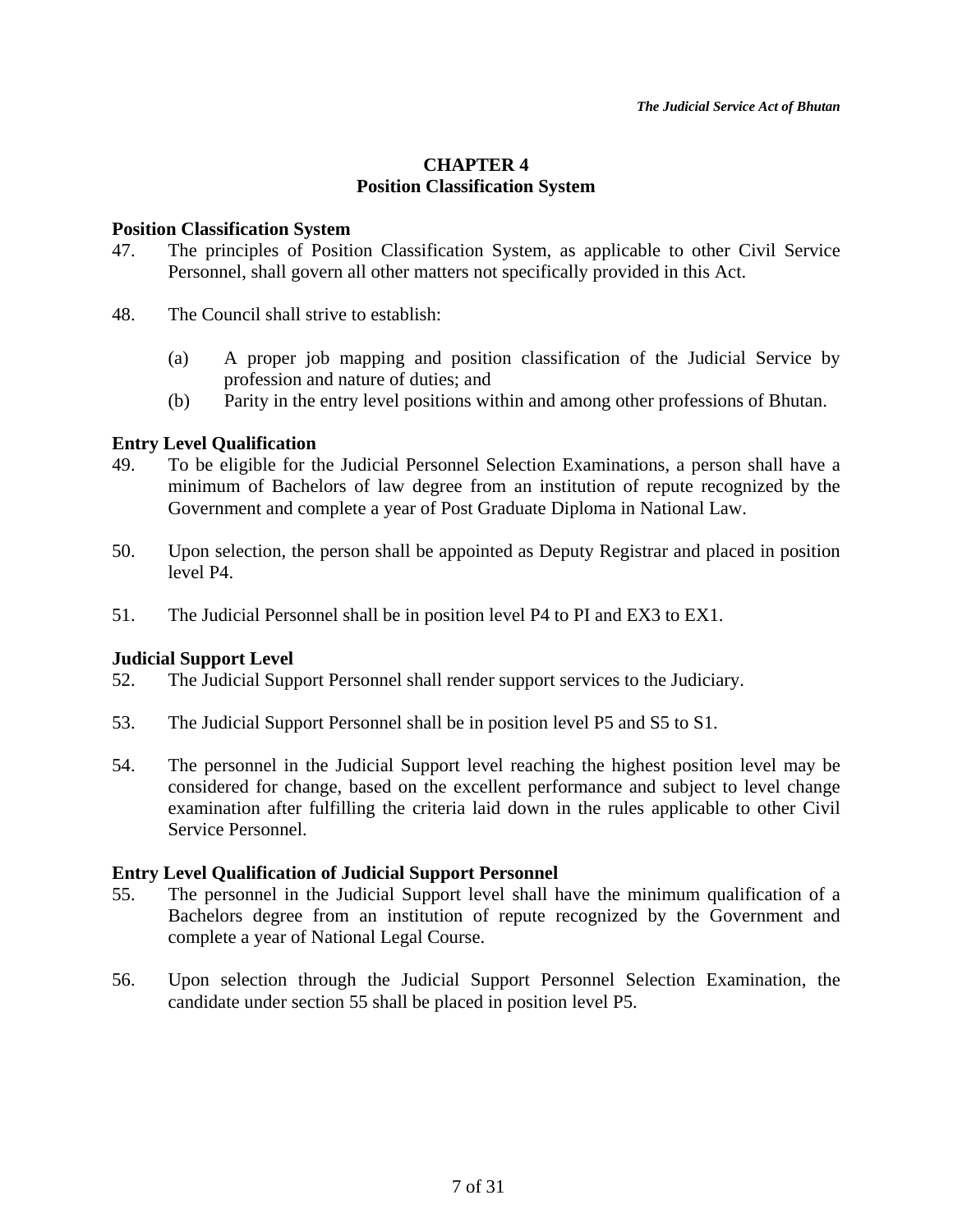## **Judicial General Service Level**

- 57. The Judicial General Service Level shall mean those personnel who render general services in the Judiciary.
- 58. Appointment to Judicial General Service Level shall be made by the Council or by authorities to whom such powers are delegated by the Council.
- 59. The Judicial General Service Level shall be in position level O4 to O1.

## **Entry Level Qualification of Judicial General Service Level**

60. The personnel in the Judicial General Service Level shall have a minimum required qualification as prescribed by the Council from time to time.

#### **Other Levels**

61. The Judiciary shall be supported by Scientific & Technical Support and Technicians  $\&$ Operators, which shall be in accordance with the laws and rules applicable to other Civil Service Personnel.

# **CHAPTER 5 Position Structure**

### **Position Levels**

62. The position level of:

- (a) The Drangpons of the Supreme Court and the Chief Justice of the High Court shall be as prescribed by law;
- (b) The Drangpons of the High Court shall be as prescribed by law;
- (c) The Registrar General of the Supreme Court and Chief Drangpons of the Dzongkhag Courts shall be in position level EX1;
- (d) The Registrar of the Supreme Court, the Registrar General of the High Court and Drangpons of the Dzongkhag Courts shall be in position level EX2;
- (e) The Registrar of the High Court and the Drangpons of Dungkhag Courts shall be in position level EX3;
- (f) The Drangpon Rabjams shall be in position level P1;
- (g) The Registrars of the Dzongkhag Courts shall be in position level P2;
- (h) The Registrars of the Dungkhag Courts shall be in position level P3; and
- (i) The Deputy Registrars of the Courts shall be in position level P4.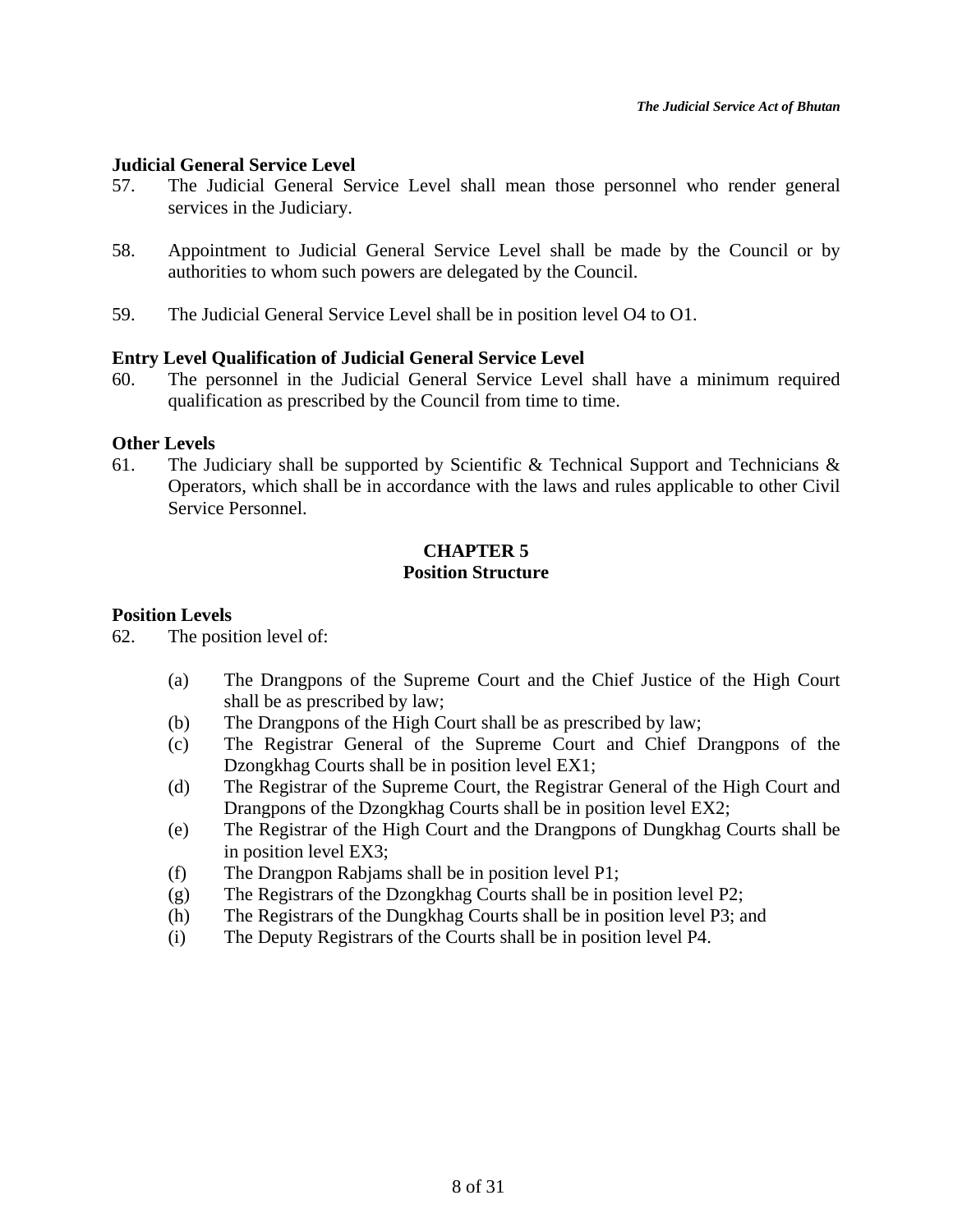# **CHAPTER 6**

# **Appointment of Drangpons to the Supreme Court and the High Court**

# **Eligibility Criteria**

- 63. A person eligible for appointment as the Chief Justice of Bhutan, Drangpons of the Supreme Court, Chief Justice and Drangpons of the High Court shall be:
	- (a) A natural born citizen of Bhutan; and
	- (b) Not married to a person who is not a citizen of Bhutan.

# **Appointment of Chief Justice of Bhutan and Drangpons of Supreme Court**

64. The Chief Justice of Bhutan shall be appointed from among the Drangpons of the Supreme Court or from among eminent jurists by the Druk Gyalpo by warrant under His hand and seal in consultation with the Commission.

Provided a candidate for appointment as the Chief Justice of Bhutan shall have a remainder of at least eighteen months of service subsequent to appointment.

65. The Drangpons of the Supreme Court shall be appointed from among the Drangpons of the High Court or from among eminent jurists by the Druk Gyalpo, by warrant under His hand and seal, on the recommendation of the Commission.

# **Appointment of Chief Justice and Drangpons of the High Court**

- 66. The Chief Justice of the High Court shall be appointed from among the Drangpons of the High Court, Dzongkhag Courts or from among eminent jurists by the Druk Gyalpo, by warrant under His hand and seal, on the recommendation of the Commission.
- 67. The Drangpons of the High Court shall be appointed from among the Drangpons of the Dzongkhag Courts or from among eminent jurists by the Druk Gyalpo, by warrant under His hand and seal, on the recommendation of the Commission.

# **Selection Guidelines**

68. The Commission shall:

- (a) Select and nominate judicial candidate for the post of Drangpons with the requisite qualifications to ensure a qualified, independent and accountable judiciary;
- (b) Nominate judicial candidates with moral courage and integrity, reputation for fairness and uprightness, decisive, dignified and without bias of religious and regional prejudice;
- (c) Ensure that the nominees have no political affiliations;
- (d) Evaluate candidates on the basis of objective criteria and select candidates with those subjective qualities needed for a good judge; and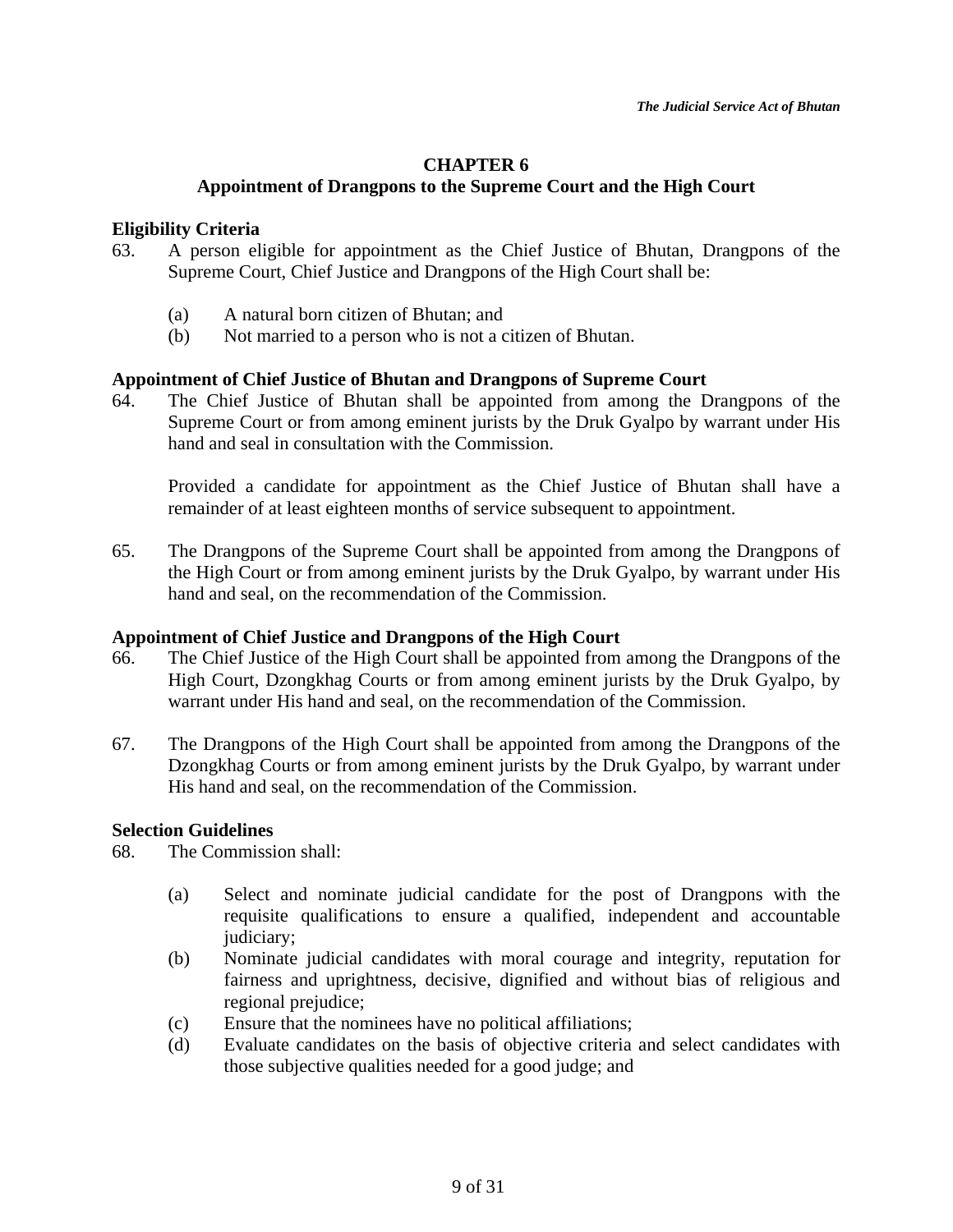(e) Select candidates with a good track record of adhering to established procedure and upholding the rule of law by reviewing past judgments rendered by the candidate.

# **Oath of Affirmation**

69. The Chief Justice of Bhutan, Drangpons of the Supreme Court, Chief Justice and Drangpons of the High Court shall take an Oath or Affirmation of Office, as provided in the Schedule of the Constitution, before assuming office.

# **Term of Office**

70. The term of office of:

- (a) The Chief Justice of Bhutan shall be five years or until attaining the age of sixtyfive years, whichever is earlier; and
- (b) The Drangpons of the Supreme Court shall be ten years or until attaining the age of sixty-five years, whichever is earlier.
- 71. The term of office of the Chief Justice and the Drangpons of the High Court shall be ten years or until attaining the age of sixty years, whichever is earlier.

# **CHAPTER 7 Selection and Appointment**

#### **Selection Guidelines**

72. The Council shall:

- (a) Facilitate appointment of suitable Bhutanese to various approved positions in the Judiciary in order to carry out the Judicial responsibilities in the service of the Tsawa-Sum in the most efficient and effective manner;
- (b) Provide a systematic induction of qualified personnel into the Judicial Service to eliminate ad-hoc recruitment;
- (c) Facilitate recruitment of only the qualified and suitable person based on merit;
- (d) Carry out recruitment of Bhutanese for time bound projects and programmes; and
- (e) Facilitate selection of personnel through an open competitive selection process which shall include selection techniques, such as academic performance, written examination and interviews in conformity with the provisions of recruitment rules and regulations.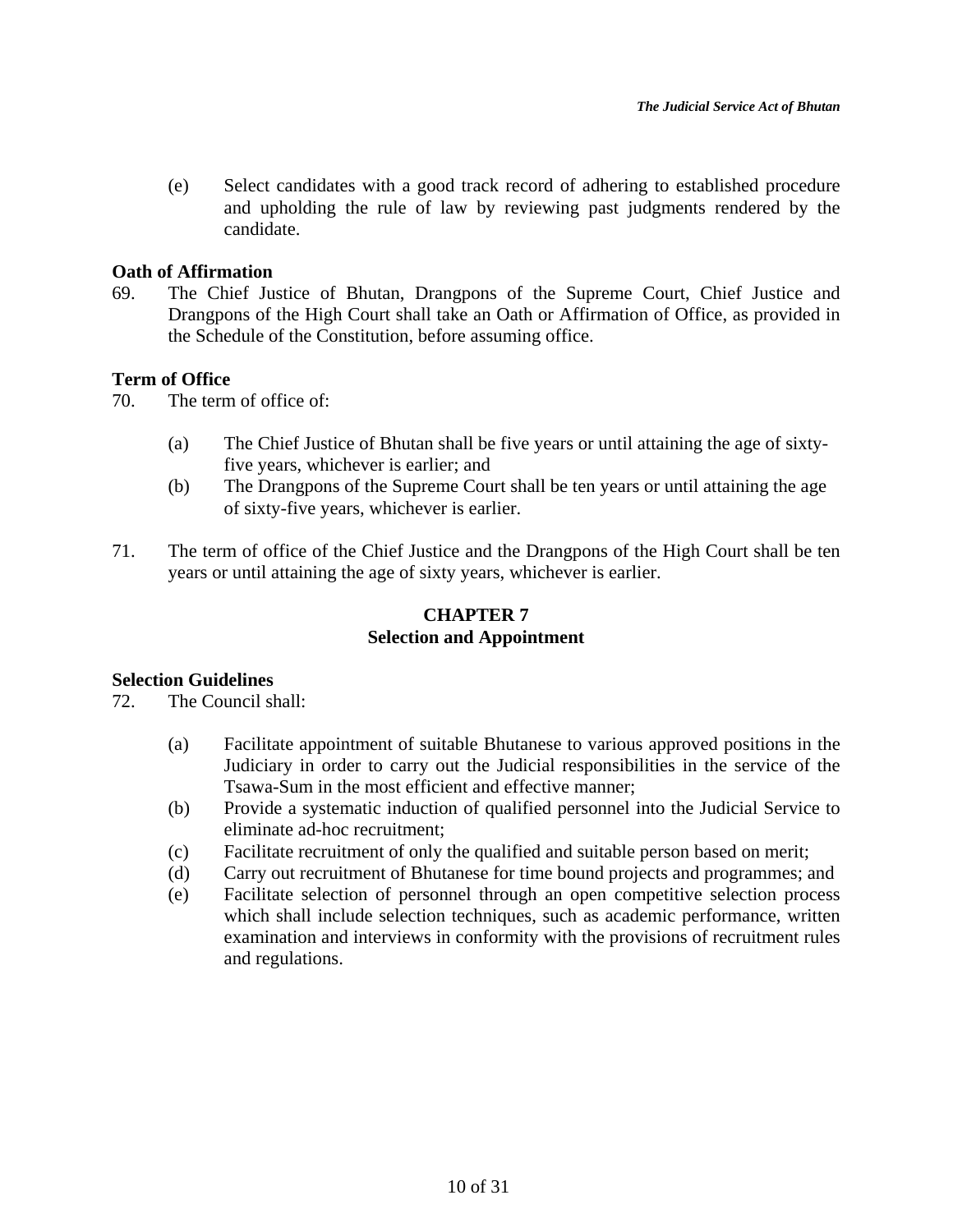# **Appointment of Drangpons of the Dzongkhag and Dungkhag Courts**

- 73. The Drangpons of the Dzongkhag Courts shall be appointed by the Druk Gyalpo by warrant under His hand and seal on the recommendation of the Chief Justice of Bhutan as per the nomination by the Council from among persons having Bachelors of law degree and Post Graduate Diploma in National Law with relevant subjects from Zhung Chen and Dzongkha conducted by the Institute, provided that the person has served as a Drangpon of a Dungkhag Court or Drangpon Rabjam.
- 74. The Chief Justice of Bhutan, on the recommendation of the Council shall appoint the Drangpons of the Dungkhag Courts or Drangpon Rabjams from among persons having Bachelors of law degree and Post Graduate Diploma in National Law, provided that the person has served as a Registrar of a Court for four or more years in succession or seven or more years as an advocate in succession.

## **Tenure**

75. A Drangpon shall enjoy security of tenure as long as he conducts himself appropriately in accordance with this Act.

# **Appointment of Registrar General**

- 76. The Chief Justice of Bhutan shall appoint, on deputation for a period of three years the Registrar General of:
	- (a) The Supreme Court from among the Chief Drangpons of Dzongkhag Courts and the Registrar General of the High Court; and
	- (b) The High Court from among the Drangpons of Dzongkhag Courts.
- 77. The Registrar General shall serve at the pleasure of the Chief Justice of Bhutan but shall not in any case, serve for more than one term consecutively.

# **Appointment of Registrar**

- 78. The Chief Justice of Bhutan shall appoint, on deputation for a period of three years the Registrar of:
	- (a) The Supreme Court from among the Drangpons of Dzongkhag Courts; and
	- (b) The High Court from among the Drangpons of Dungkhag Courts.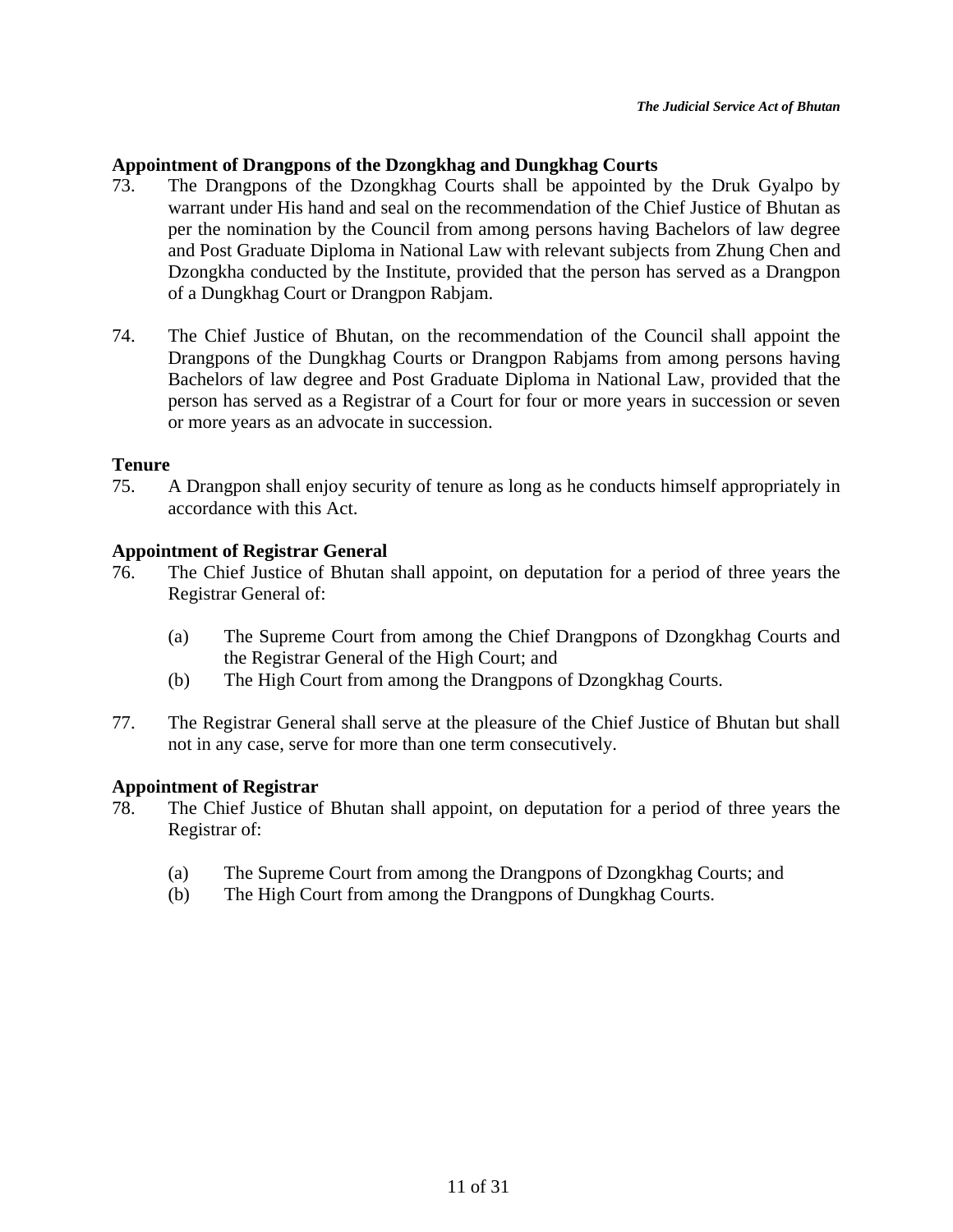## **Oath of Allegiance and Secrecy**

79. A candidate selected for appointment to the Judicial Service shall take an Oath of Allegiance and Secrecy before joining service in the form and manner prescribed by the Council.

### **Application Procedures**

- 80. All applications for employment shall be made in the form prescribed in the Rules and Regulations.
- 81. Recruitment and selection to the Judicial Service shall be made on a periodic basis as per the activity calendar of the Council.
- 82. Appointments to Judicial Service shall:
	- (a) Be in accordance with their qualification as prescribed in this Act and the pay shall be fixed at the scale prescribed for that post or position level accordingly; and
	- (b) Require selection through the procedure prescribed by the Council.

## **Revocation of Unauthorized Appointment**

83. An appointment made in contravention of this Act shall be invalid and the Chief Justice of Bhutan shall revoke such appointment.

# **Recruitment on Contract**

84. Recruitment into the Judicial Service on contract both from within and outside the country on a competitive basis may be made to address shortage of human resource requirement in conformity with the provisions of the recruitment rules and regulations.

# **CHAPTER 8 Training**

#### **Objectives**

- 85. The Council shall make every effort to provide training opportunities to the Judicial Service Personnel both within and outside the country to:
	- (a) Provide opportunity for career advancement;
	- (b) Ensure that the personnel acquire the necessary skill and knowledge required to perform a higher responsibility in the respective profession;
	- (c) Provide planned training programme in order to maximize professionalism and productivity;
	- (d) Facilitate appropriate training and development of human resource so that service personnel become optimally useful;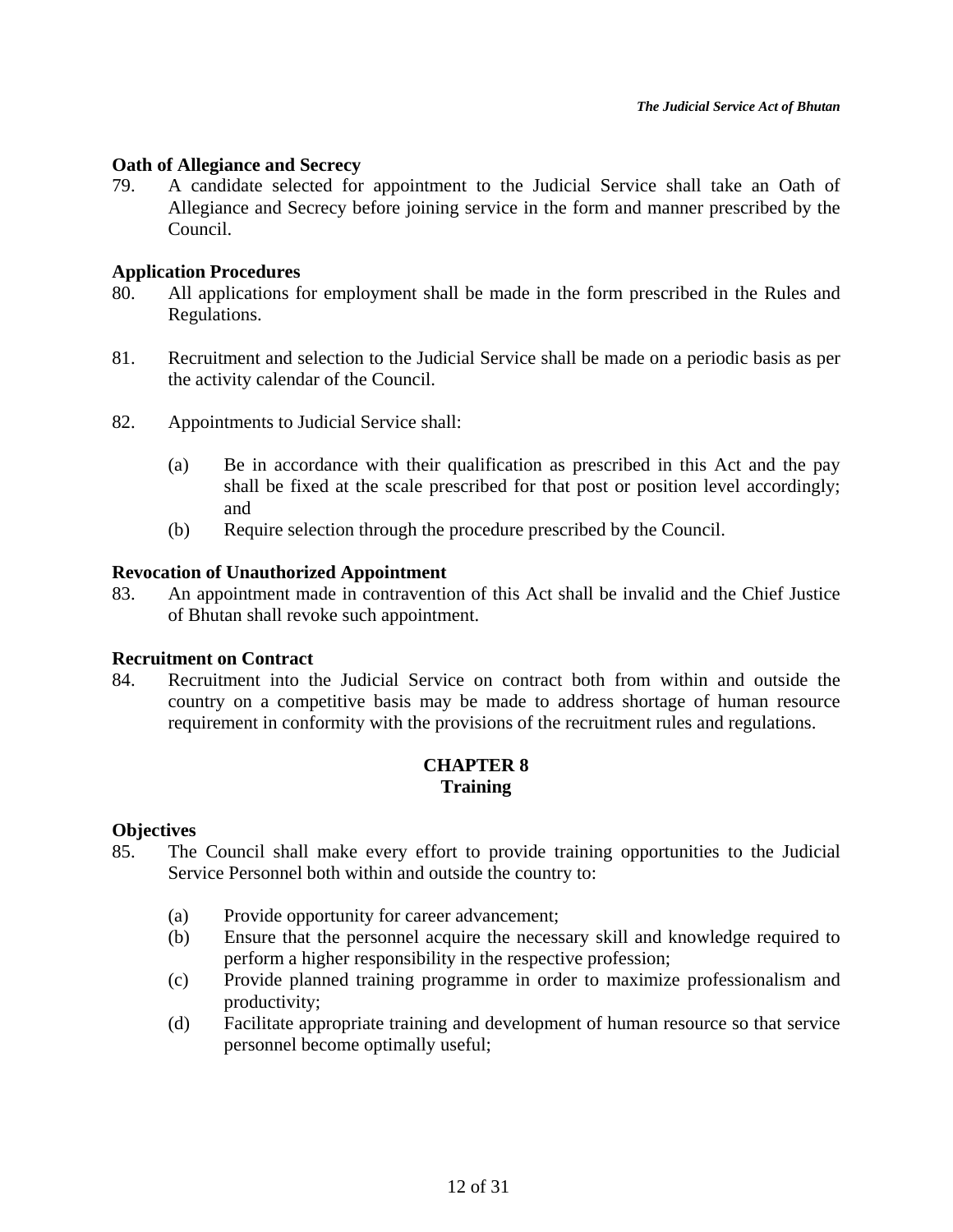- (e) Enhance the efficiency, capability and quality of personnel;
- (f) Minimize demand on human resource through acquisition of appropriate technology, skill and knowledge; and
- (g) Fulfill the requirement for trained human resource in the legal fields towards the establishment of a professional judicial service.

## **Establishment of Bhutan National Legal Institute**

- 86. Bhutan National Legal Institute (hereinafter referred to as the "Institute") shall be established for pre and in-service training of the Judicial Service Personnel.
- 87. The Institute shall conduct the Post Graduate Diploma in National Law and National Legal Course which shall include the relevant subjects from Zhung Chhen.
- 88. The Board of Management shall have power to choose or prescribe the syllabus in compliance with the responsibilities and functions of the Institute.

## **Board of Management**

- 89. The Institute shall have a Board of Management (hereinafter referred to as the "Board") comprising of five members consisting of:
	- (a) The Chief Justice of Bhutan as the Chairperson;
	- (b) The Registrar General of the Supreme Court;
	- (c) The Registrar General of the High Court;
	- (d) One senior lecturer of the Institute; and
	- (e) The Director of the Institute as the member secretary.
- 90. Administration and management of the Institute shall be vested in the Director of the Institute as per the guidelines formulated by the Board.

#### **Responsibilities and Functions**

- 91. The responsibilities and functions of the Institute shall be to:
	- (a) Conduct pre and in-service courses and trainings for Judicial Service Personnel;
	- (b) Create forum for the exchange of views and ideas on judicial or legal matters amongst the Courts;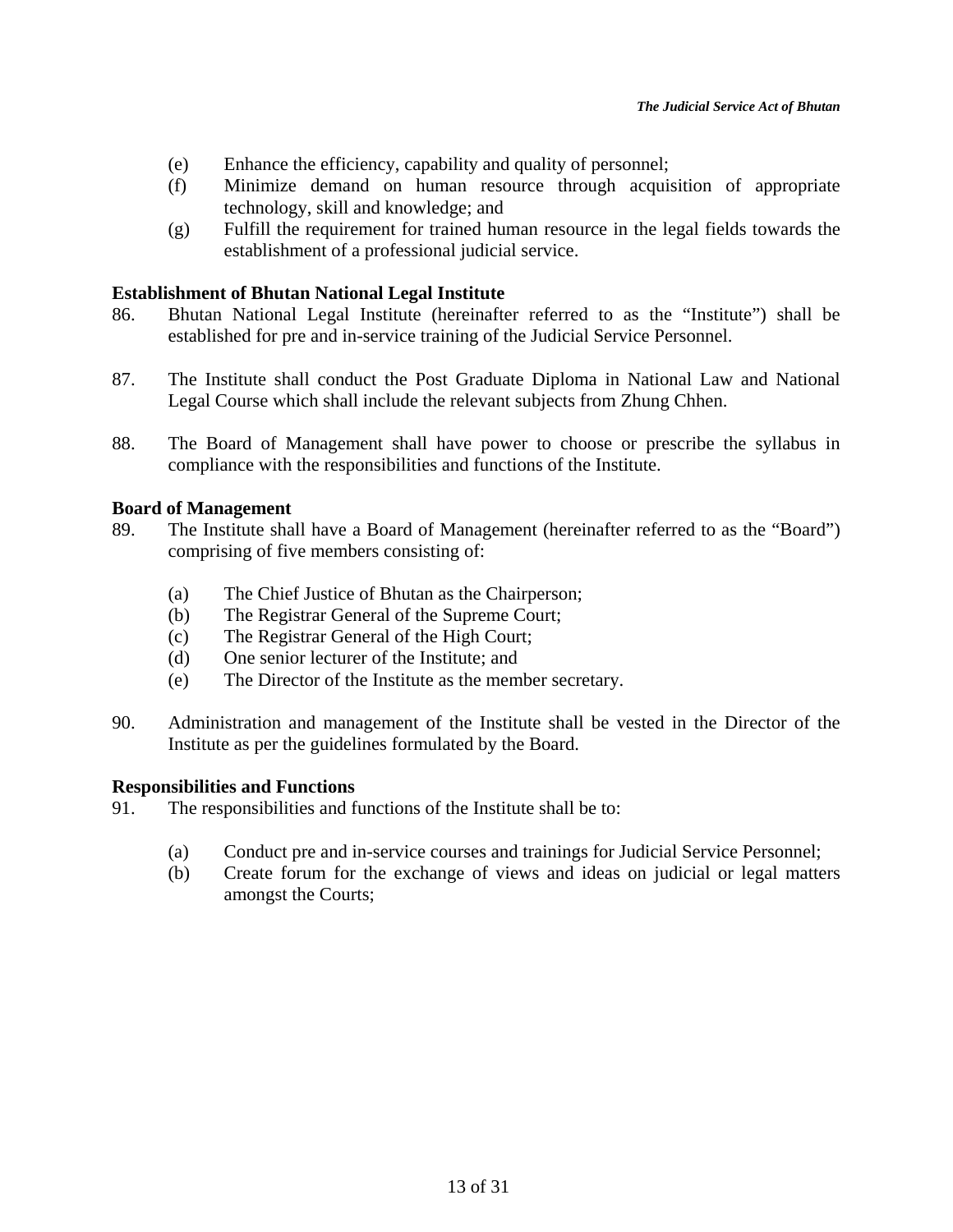- (c) Organize and hold meetings, conferences, lectures, workshops, symposiums and seminars to improve the professional expertise, knowledge and skills of the Judicial Service Personnel;
- (d) Formulate and conduct training and research in various aspects of the administration of justice;
- (e) Provide library facilities and other educational and technological materials for the Judiciary;
- (f) Provide for and organize periodical Information Communication and Technology (ICT) trainings;
- (g) Conduct legal dissemination and awareness programs; and
- (h) Explore exchange of ideas, experience, and programs with other similar institutions both within and outside Bhutan.

# **Juridical Status of the Institute**

92. The Institute shall be treated as a legal entity and may:

- (a) Acquire, hold, take on lease or hire, mortgage, sell or otherwise dispose of any movable or immovable property;
- (b) Appoint such other officials as may be, in its opinion, necessary for carrying out the objectives of the Institute; and
- (c) Determine the remuneration and terms of service of the Board members and other officials of the Institute.

# **Funds of the Institute**

93. The Government shall allocate adequate fund, which shall be administered and managed by the Board.

# **Training Bond**

94. A training bond must be signed as per the Rules and Regulations before proceeding for training.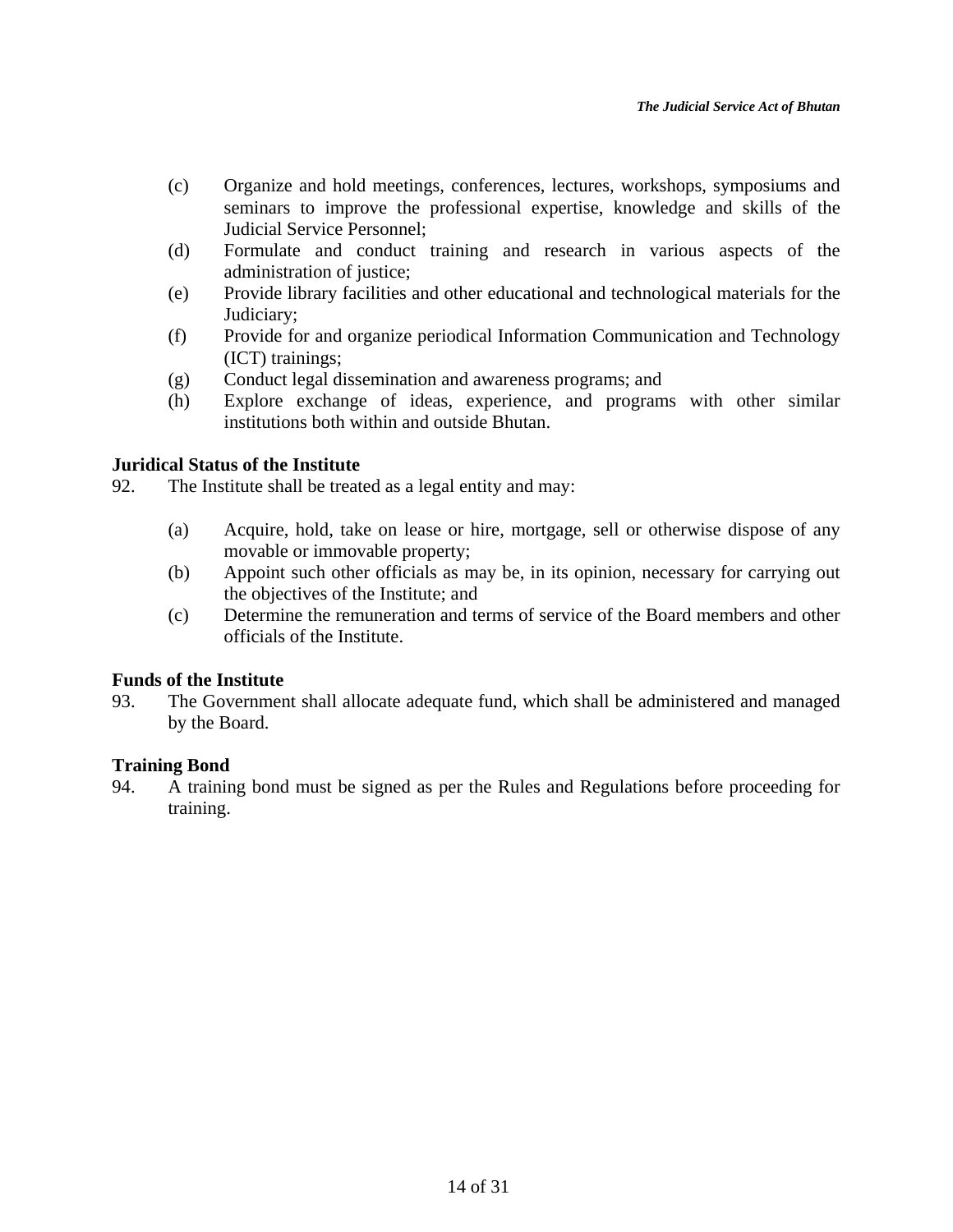# **CHAPTER 9 Creation and Abolition**

#### **Creation and Abolition of Benches and Posts**

- 95. Except for the post of Drangpons of the Supreme Court and the High Court, the Chief Justice of Bhutan shall be vested with the authority to approve the creation and abolition of benches and posts of all other Judicial Personnel on the recommendation of the Council.
- 96. The Council shall also prescribe the total strength of Judicial General Service Level Personnel for each Court.
- 97. No post shall be created or upgraded for the sole purpose of promoting a Judicial Service Personnel.
- 98. The additional post created or upgraded shall be included in the approved list of positions and shall be published by the Council.
- 99. When the promotion of a Judicial Service Personnel is approved, the staff strength shall be updated accordingly in order to reflect the promotion.

# **CHAPTER 10 Code of Conduct**

#### **Principles for ensuring Judicial Integrity**

- 100. Intrinsic to all provisions of this Code are precepts that independence of the Judiciary is neither the right nor the privilege of Drangpons, but it is the right of all the consumers of Justice.
- 101. An independent, competent and impartial Judiciary is essential to uphold the rule of law, guarantee fair trial, protect the rights and ensure access to Justice.

#### **Judicial Code of Conduct**

- 102. A Drangpon shall conduct himself in such a manner as to preserve the dignity of the judicial office and the impartiality and independence of the Judiciary.
- 103. A Drangpon shall perform his judicial duties without fear, favour, bias or prejudice.
- 104. All Drangpons shall, individually and collectively, respect and honour judicial office as a public trust and strive to enhance and maintain confidence in the Judicial System.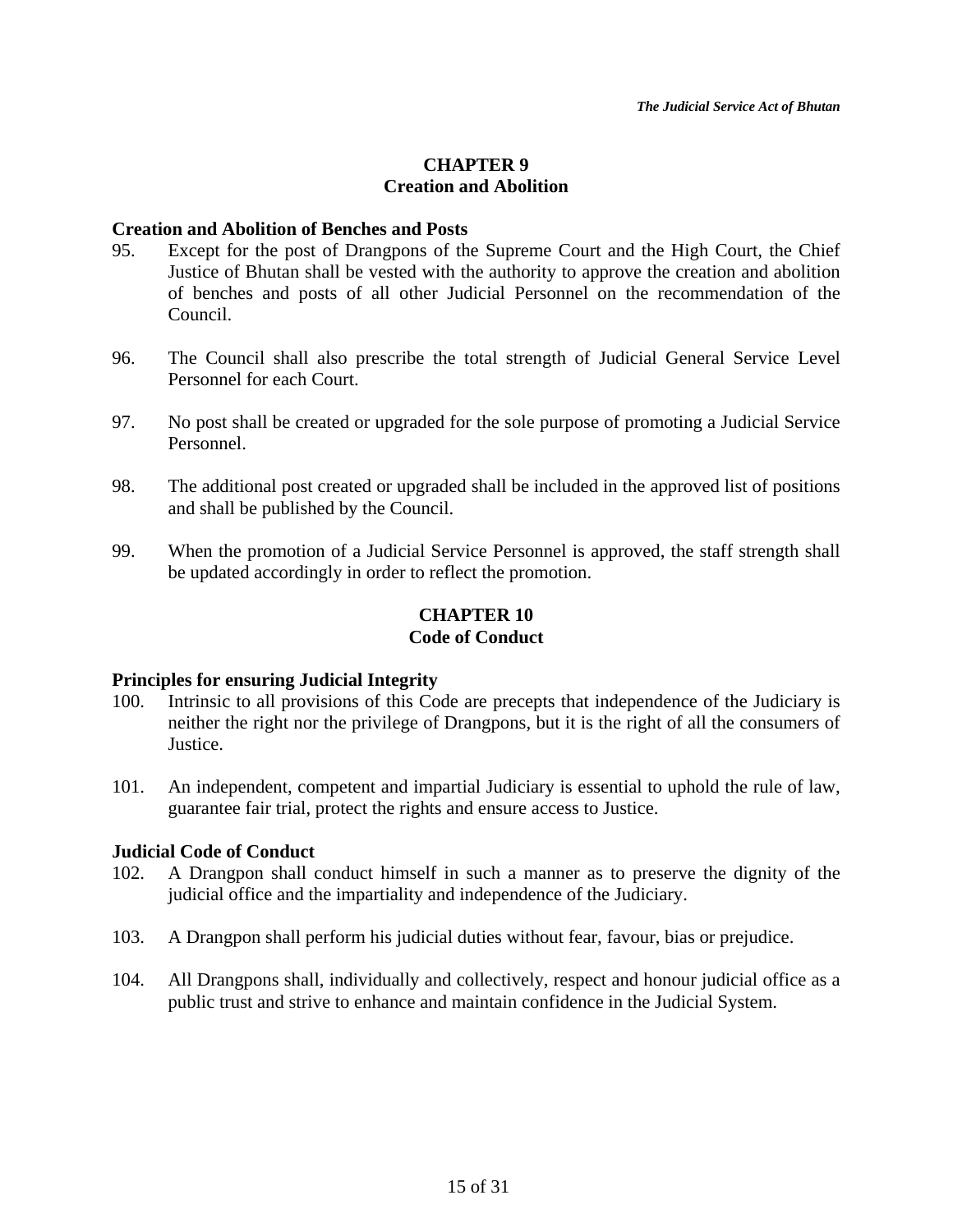- 105. A Drangpon shall not be swayed by partisan interests, public clamour or fear of criticism.
- 106. A Drangpon shall at all times be conscious that he is under the public gaze and there should be no act or omission which is unbecoming of the high office.
- 107. A Drangpon shall hear courteously, enquire and decide impartially.
- 108. A Drangpon shall exercise the judicial function independently on the basis of the Drangpon's assessment of the facts and in accordance with a conscientious understanding of the law.
- 109. A Drangpon shall maintain order and decorum in proceedings before him. He shall require similar conduct of legal representatives, Court staff and others subject to his influence, direction and control.
- 110. A Drangpon shall knowingly, while a proceeding is before him, not make any comment in public or otherwise that might reasonably be expected to affect the outcome of such proceeding or impair the fairness of the process. This prohibition shall not apply in the case of making public statements for the due discharge of the Drangpon's official duties.
- 111. A Drangpon shall disqualify himself from participating in any proceedings in which he is unable to decide the matter impartially or in which he has conflict of interest.

Provided that disqualification of a Drangpon shall not be required if no other Court can deal with the case or, because of urgent circumstances, failure to act could lead to a serious miscarriage of justice.

- 112. The taking of photographs in the courtroom while the Court is in session or the broadcasting or televising of Court proceedings is permitted only to the extent permitted by the Drangpon or authorized by an order of the Supreme Court.
- 113. A Drangpon shall not do or direct to be done, in abuse of his office or power, any act prejudicial to the rights of any other person knowing that such an act is unlawful or contrary to the law.
- 114. A Drangpon shall devote his professional activity to judicial duties, which include not only the performance of judicial functions and responsibilities in Court and the making of decisions, but also other tasks relevant to the judicial office or the Court's operations.
- 115. A Drangpon shall maintain high moral standards and refrain from involving in moral turpitude.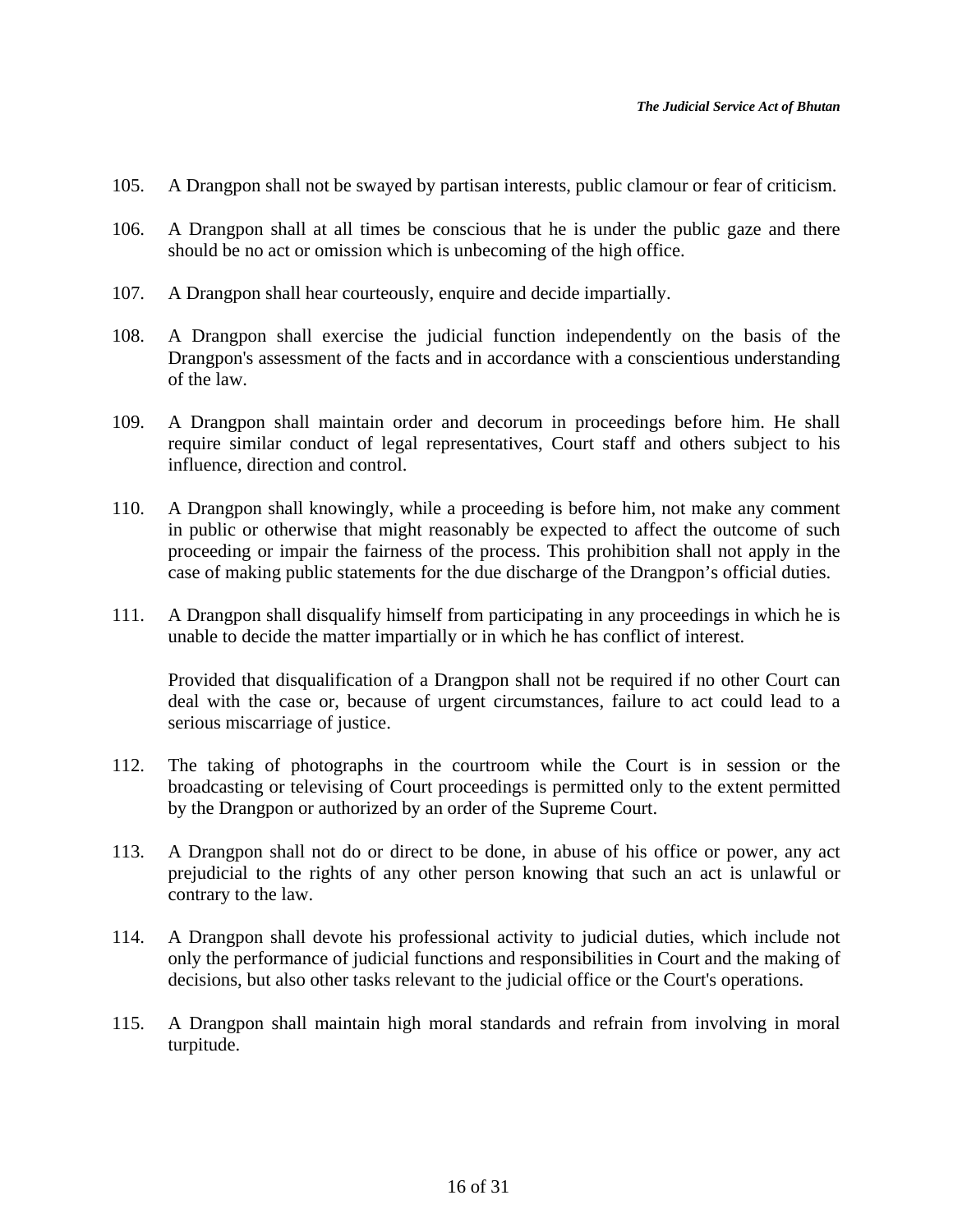- 116. A Drangpon shall refrain from indulging in habits of associating with litigants and behaviour that infringe upon the performance of official duties or tarnish the image of a Drangpon or the Judiciary.
- 117. A Drangpon shall not accept any gifts, presents or benefits.
- 118. A Drangpon shall not engage in financial and business transactions in which he may have a conflict of interest.
- 119. A Drangpon shall declare his assets and liabilities to the Registry of the Court.
- 120. A Drangpon shall be apolitical and not associate with any political organization.
- 121. A Drangpon shall not serve as the executor, administrator, trustee, guardian, or other fiduciary, except for the estate, trust, or person of a member of his family.
- 122. A Drangpon shall not be a witness to any private documents and agreements nor be summoned to verify any private documents and agreements executed.
- 123. A Drangpon shall not be a member of any commission, committee, association, arbitration board, or any other organization that may affect the independence of the Judiciary.
- 124. A Drangpon shall exercise the power of appointment, promotion or performance evaluation on the basis of merit, avoiding nepotism and favouritism.
- 125. A Drangpon shall submit the list of those cases which are unduly delayed and pending before him.

# **CHAPTER 11 Fiscal Responsibility, Accountability and Liability**

- 126. Judicial Service Personnel whose official duties and responsibilities require possession or custody of public funds, properties, or important accountable documents shall be liable for their safe custody.
- 127. The Chief Justice, Chief Judge or Drangpon of any Court shall be primarily responsible for all public funds and properties or any lapse of fiscal responsibilities and duties pertaining to their jurisdiction.
- 128. Judicial Service Personnel shall be held responsible and accountable for misuse of public funds, misuse of public properties, or any decision or action thereon in violation of this Act or other laws. They shall also be held responsible for all losses, damages or deterioration of such properties caused by negligence or misuse.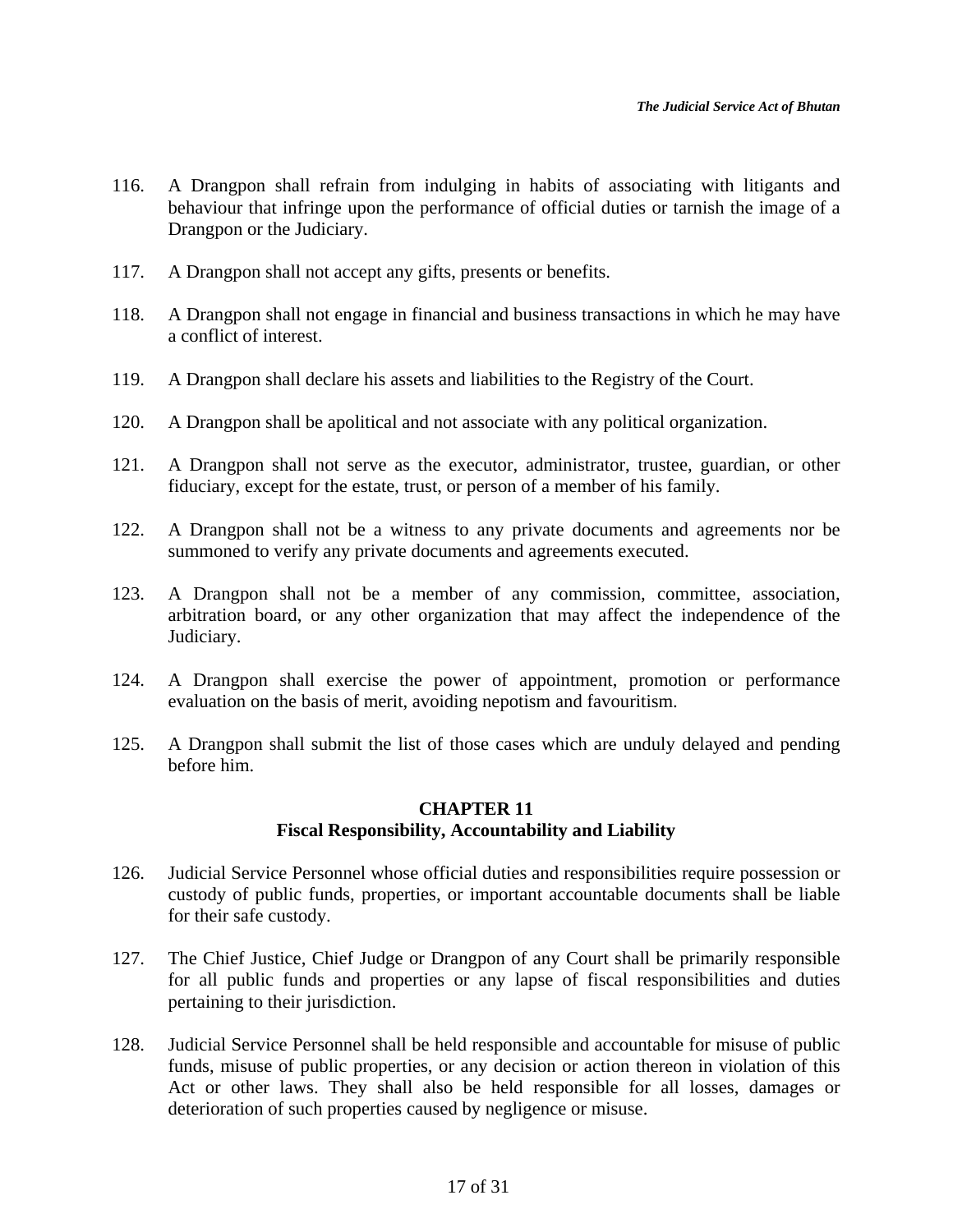- 129. Judicial Service Personnel shall not be party to any contract or transaction of their respective Court wherein they have personal or pecuniary interest except when it is evident that such contract or transaction is:
	- (a) For the best interest of the Judiciary;
	- (b) Due to causes, which are outside the control of the Judicial Service Personnel and could not be avoided by the exercise of due diligence; or
	- (c) Inevitable to prevent further loss and to ensure continuity of judicial operation.

# **CHAPTER 12 Disciplinary Action**

- 130. The authority to execute and enforce disciplinary action under this Act shall be the Council for all Judicial Service Personnel other than the Drangpons of the Supreme Court and the High Court.
- 131. The independence of the Drangpons of the Dzongkhag Courts and Dungkhag Courts shall be guaranteed, provided that a Drangpon may be censured or suspended by Chief Justice of Bhutan on the recommendation of the Council for proven misbehaviour.
- 132. A person shall provide information, data or answer to any query required by the disciplinary authority in the discharge of its responsibilities.
- 133. The disciplinary authority shall have the power of a Court during inquiry in respect of the following matters:
	- (a) Summoning witnesses and or the concerned parties and take depositions during investigation;
	- (b) Production of any public record or a copy thereof from any office or organization; and
	- (c) Furnishing information on matters as in the opinion of the Council may be useful for, or relevant to the proper conduct of an inquiry.
- 134. The Council may delegate all or any of the powers and functions relating to investigation to an appropriate and competent judicial authority or committee.
- 135. No investigation shall be conducted, except by a committee consisting of not less than five members.
- 136. The Judicial Committee shall sign and submit its report to the disciplinary authority. Any qualifying statement or dissenting view shall be reflected in the report.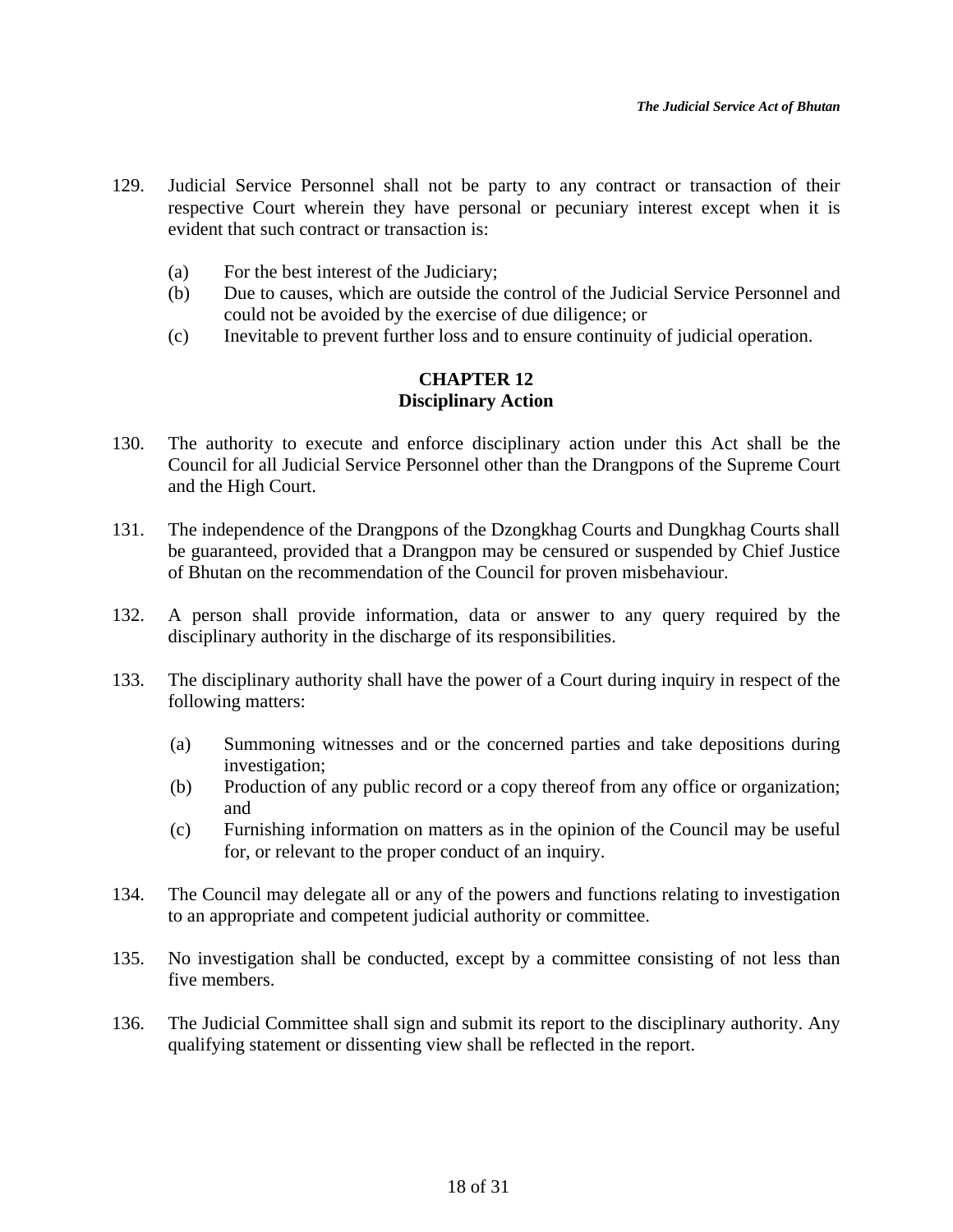- 137. A person related to or associated with a respondent Judicial Service Personnel shall not participate in the investigation or the decision-making process.
- 138. Investigation and adjudication of disciplinary cases shall be in conformity with laws of the country.
- 139. The disciplinary authority shall fully state their reasons justifying their decisions in each case.

## **Cause for Disciplinary Action**

- 140. The cause for any disciplinary action against the Judicial Service Personnel shall include:
	- (a) Lack of judicial temperament;
	- (b) Repeated lack of Driglam Namzhag;
	- (c) Habitual absence from duties;
	- (d) Dereliction of officially assigned functions;
	- (e) Neglect of duty, non-compliance with or non-enforcement or non-implementation of lawful and proper orders, directives without justifiable reasons;
	- (f) Abuse of official authority, position, or violation of this Act;
	- (g) Habitual drunkenness;
	- (h) Use of controlled substance and drugs;
	- (i) Physical incapacity or mental aberrations;
	- (j) Conviction of a crime involving moral turpitude; or
	- (k) Sexual harassment, exploitation or taking advantage of the litigants.

Provided, that apart from the above grounds, the cause for any disciplinary action against a Drangpon shall also include any conduct in violation of the Judicial Code of Conduct.

#### **Decision of the Disciplinary Authorities**

- 141. Disciplinary Authorities shall render a decision within twenty-one days from the receipt of the investigation report.
- 142. A copy of the decision rendered by disciplinary authorities shall be submitted to the Chief Justice or the Drangpon of the concerned Court.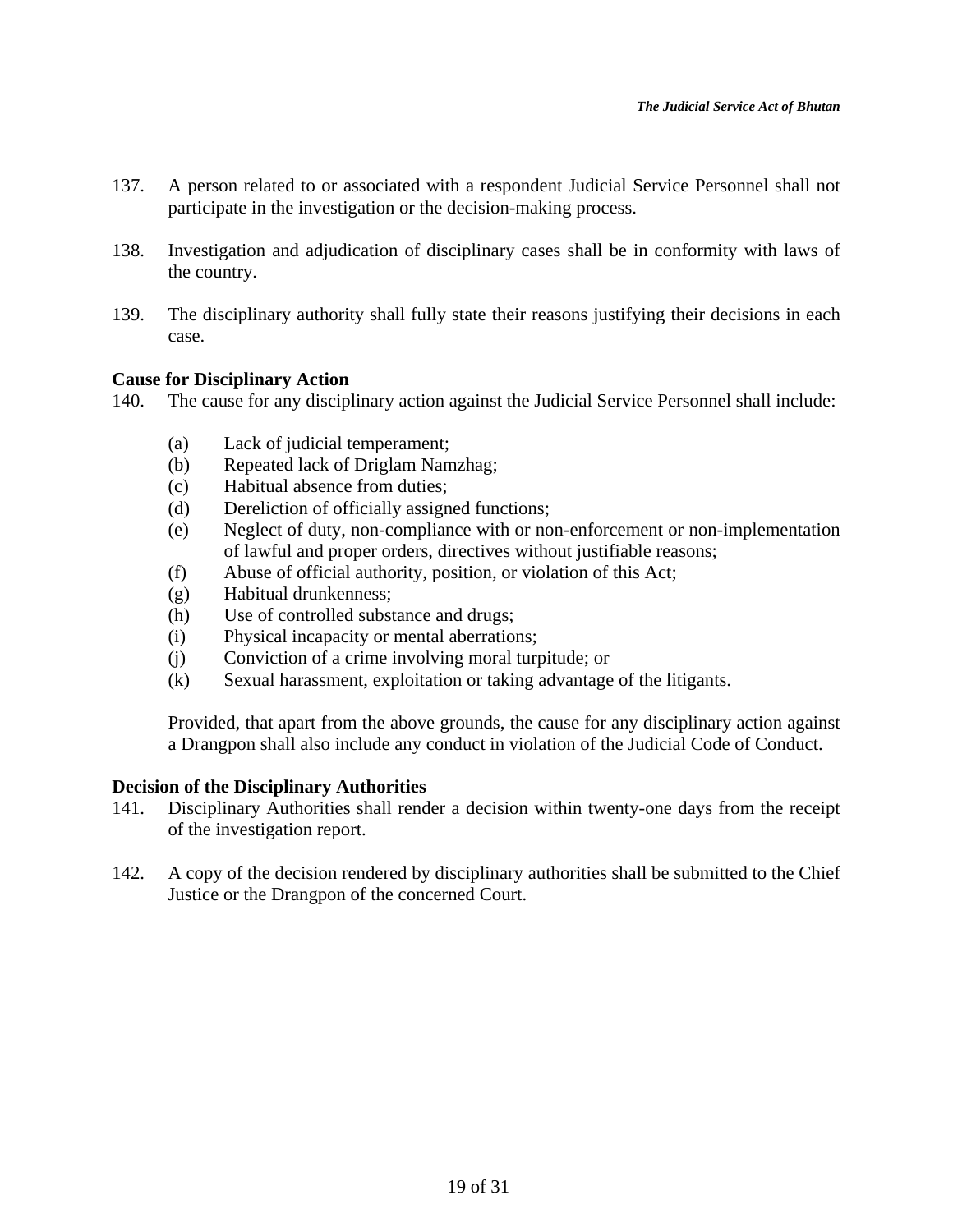- 143. While imposing penalties, disciplinary authorities shall take into consideration the nature and seriousness of the offence, as well as any mitigating or aggravating circumstances regarding the intent of the respondent Judicial Service Personnel.
- 144. The appropriateness of disciplinary action, and the degree of discipline to be imposed, shall be determined through a reasonable and reasoned application of this Act and the effect of the improper activity on others or on the judicial system.
- 145. The Judicial Service Personnel found to have breached the Judicial Code of Conduct may be imposed disciplinary action varying from:
	- (a) Reprimand;
	- (b) Suspension;
	- (c) Withholding of pay increment, reduction of salary below the existing pay scale but with entitlement to increments on due date on the basis of the reduced salary;
	- (d) Withholding of promotion, reversion or demotion to a lower post and position level with salary re-fixed in the pay scale applicable to that lower post and position level; or
	- (e) Removal from service with or without retirement benefits.

# **Right to Appeal**

146. Judicial Service Personnel aggrieved by any decision of the disciplinary authority shall have the right to appeal to the Commission or the Council respectively.

# **CHAPTER 13 Impeachment of the Supreme Court and High Court Drangpons**

- 147. The Chief Justice of Bhutan, the Drangpons of the Supreme Court, the Chief Justice and Drangpons of the High Court shall be removed only by way of impeachment.
- 148. The Chief Justice of Bhutan, the Drangpons of the Supreme Court, the Chief Justice and Drangpons of the High Court shall be liable to be impeached only on the ground of incapacity, incompetency or serious misconduct with the concurrence of not less than two-thirds of the total number of members of Parliament.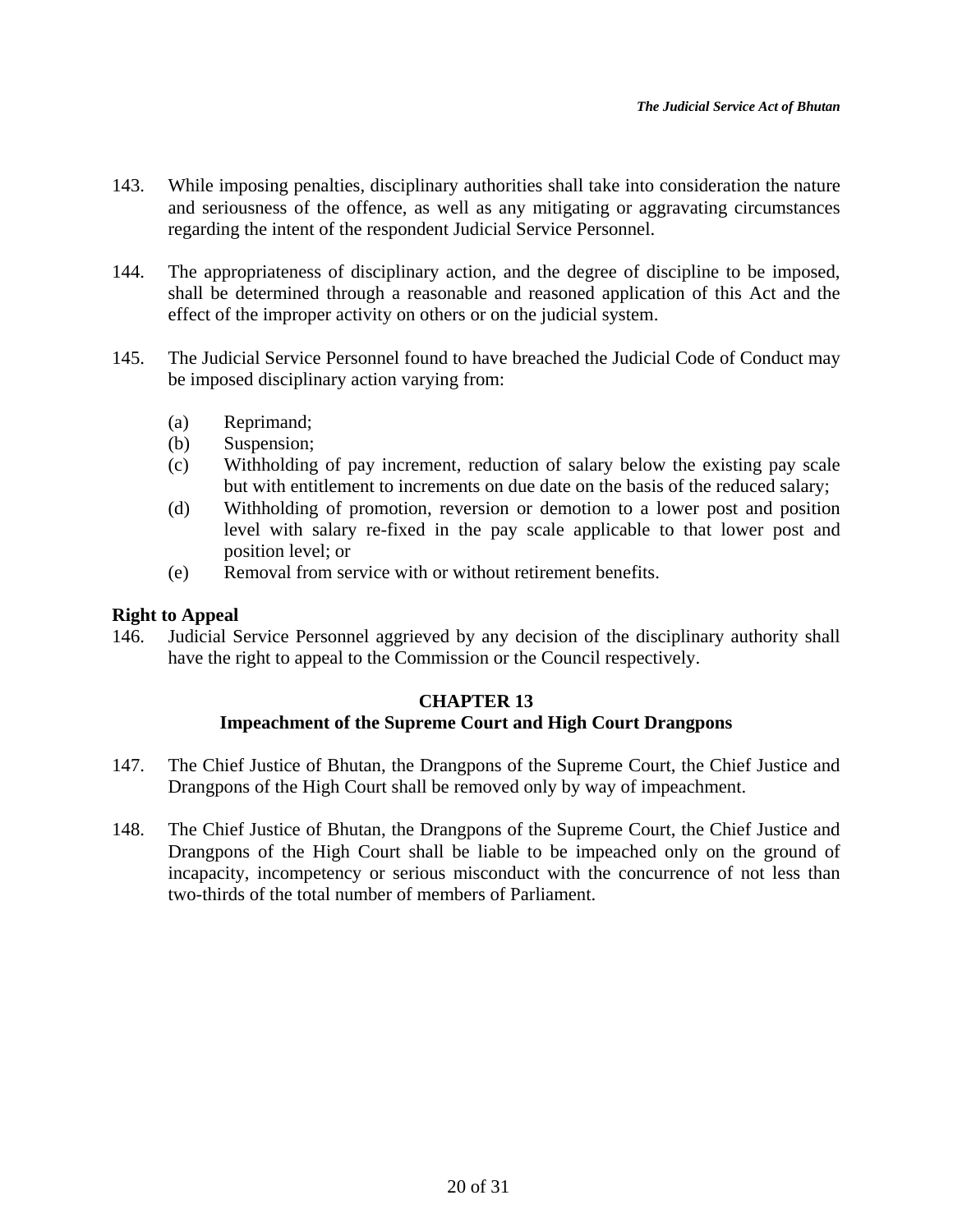- 149. The Chief Justice of Bhutan shall preside over all impeachment proceedings and, in the case of the impeachment of the Chief Justice of Bhutan, the senior most Drangpon of the Supreme Court shall preside.
- 150. The Attorney General shall submit a written report on the Articles of impeachment to the Speaker.
- 151. The procedure for impeachment, incorporating the principles of natural justice, shall be laid down by law made by Parliament.

# **CHAPTER 14 Removal**

- 152. The removal may be effected only after:
	- (a) Conducting any inquiry into Judicial Service Personnel's incapability of properly performing the duties of office by reason of physical or mental incapacity; or
	- (b) Establishing that a Judicial Service Personnel is guilty of grave misconduct, incompetence or in violation of the Judicial Code of Conduct.
- 153. For the purpose of this Act, misconduct includes any conduct, which reasonably brings reproach to the judicial profession.
- 154. A Judicial Service Personnel shall not be imprisoned on an administrative decision. Any criminal case has to be charge sheeted to the Court.

# **CHAPTER 15 Salary, Allowances and Facilities**

# **Salary**

- 155. The Council shall ensure that adequate salaries are paid to the Judicial Service Personnel in parity with other Civil Service Personnel to:
	- (a) Ensure judicial independence;
	- (b) Reduce dependency;
	- (c) Prevent corruption;
	- (d) Attract the best candidates with optimal professional qualifications;
	- (e) Provide financial security; and
	- (f) Motivate the Judiciary to concentrate on the administration of Justice.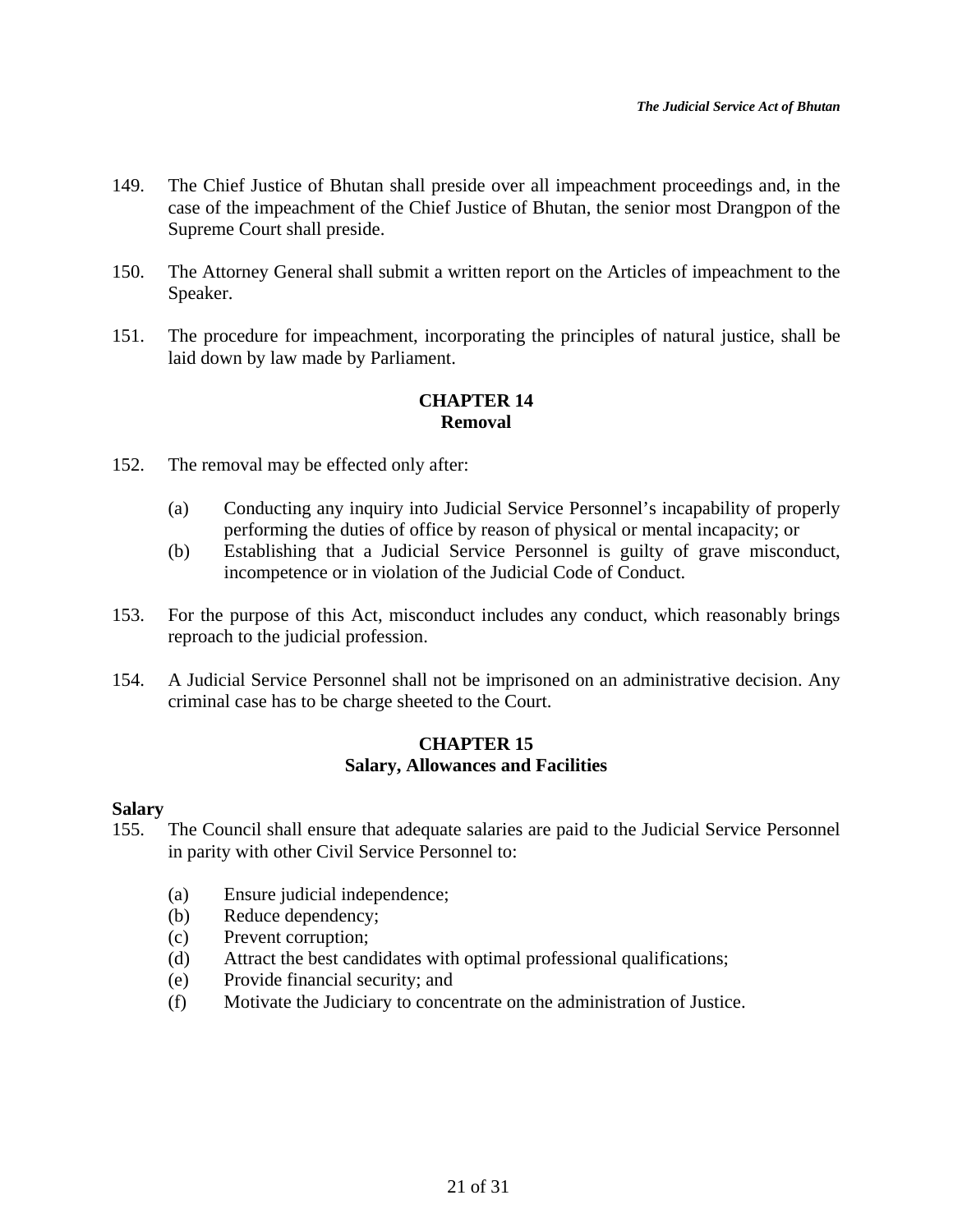- 156. The Council shall ensure equal pay for equal value of work.
- 157. The salary of the Judicial Service Personnel shall not be reduced during one's term of office, except as provided under section 145 of this Act.
- 158. There shall be revision of position level, pay scale and other benefits for Judicial Service Personnel in parity with other Civil Service Personnel.
- 159. The salary, entitlements, privileges and allowances of the Judicial Service Personnel shall be as per their position levels.
- 160. In case of the Contract Service Personnel, their salary, entitlements, privileges and allowances shall be determined by the contract signed on appointment.

## **Residence**

161. A sitting Drangpon shall be entitled to a free and furnished accommodation or in lieu of it he shall be paid twenty percent of his pay as house rent allowance.

## **Transport**

162. Every sitting Drangpon shall be provided with a chauffeur driven transport.

#### **Transfer Grant**

163. The Judicial Service Personnel proceeding to the place of posting shall be entitled to:

- (a) A transfer grant as applicable to the other Civil Service Personnel; and
- (b) Personal luggage carriage, etc. in parity with other Civil Service Personnel.

#### **Medical Facilities**

164. The Government shall provide medical facilities for the Judicial Service Personnel in accordance with the applicable laws or rules.

#### **Leave**

165. The Judicial Service Personnel shall be entitled to leave in parity with other Civil Service Personnel.

# **Travel**

166. Travel shall be undertaken by Judicial Service Personnel to carry out any official assignment and all the entitlements during the travel period shall be in parity with other Civil Service Personnel.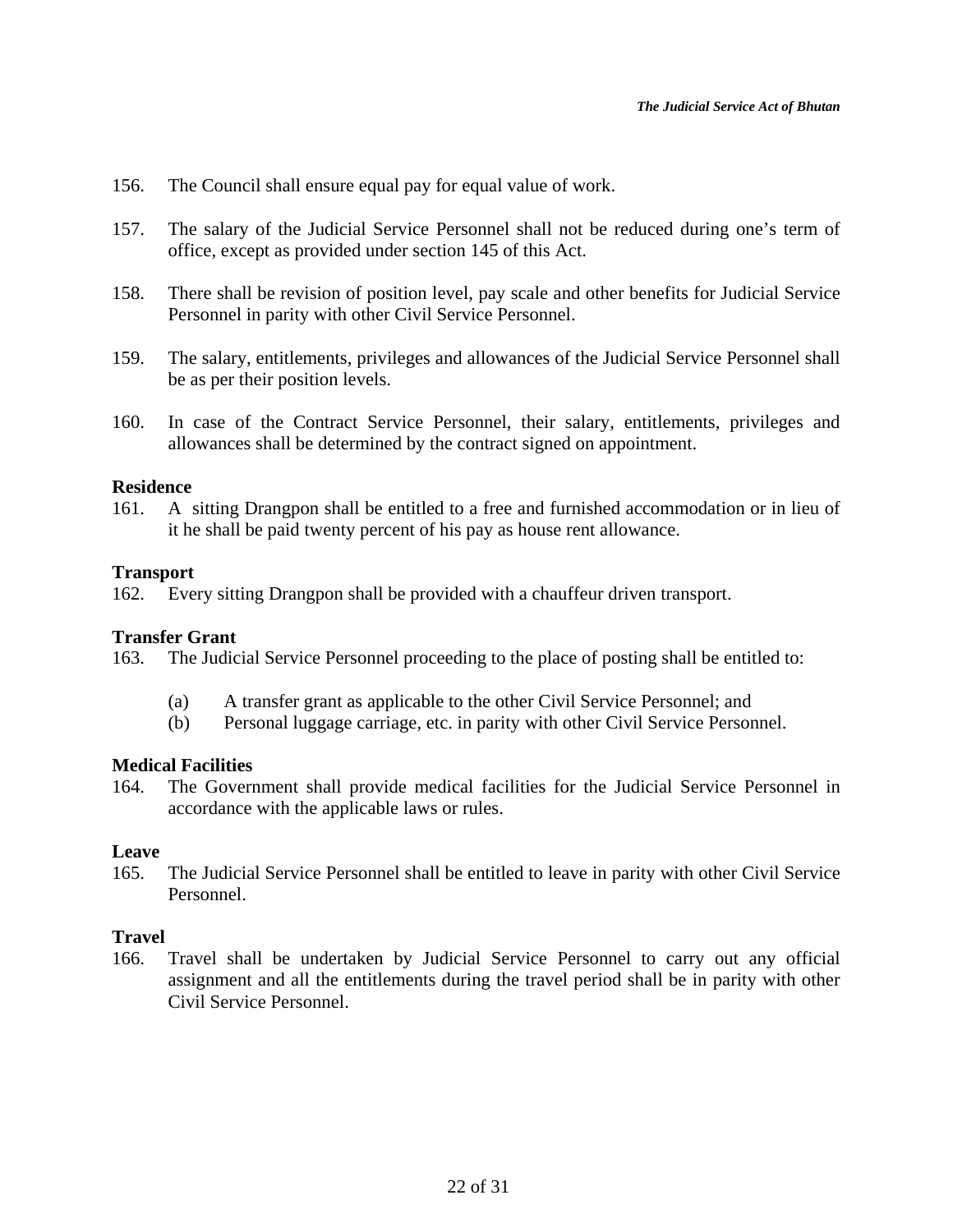# **CHAPTER 16 Superannuation, Resignation and Retirement Benefits**

### **Superannuation and Retirement**

167. The Commission and the Council shall provide security to Judicial Service Personnel during his post retirement period in order that he remains content while in service enabling him to perform his duties without fear, favour, bias or prejudice.

## **Age of Superannuation**

- 168. The date of birth recorded in the service record at the time of the initial appointment of the Judicial Service Personnel shall be the basis for deciding the age of retirement.
- 169. Except as otherwise specifically provided by this Act, superannuation shall be effective on the first day of the month following the month in which the actual date of retirement falls.
- 170. The age of superannuation for Dzongkhag and Dungkhag Drangpons shall be sixty years and fifty-eight years for other Judicial Personnel.
- 171. Notwithstanding this Act, gratuity and other benefits shall be computed as on the actual date of retirement.

# **Resignation**

- 172. Judicial Service Personnel may, subject to this Act, on their own volition, resign from service after giving notice of such resignation at least thirty days in advance.
- 173. Judicial Service Personnel who fail to give the prescribed period of notice of their resignation shall be liable to pay an amount equal to their pay for the number of days that falls short of the prescribed period of notice.

# **Authority to Accept Resignation**

- 174. The power to accept a resignation submitted by Judicial Service Personnel shall be vested with the following authorities respectively:
	- (a) The Druk Gyalpo if the resignation is submitted by the Chief Justice of Bhutan;
	- (b) The Druk Gyalpo on the recommendation of the Chief Justice of Bhutan, if a resignation is submitted by the Drangpon of the Supreme Court, the Chief Justice and the Drangpons of the High Court; or
	- (c) The Chief Justice of Bhutan, if a resignation is submitted by any other Judicial Service Personnel.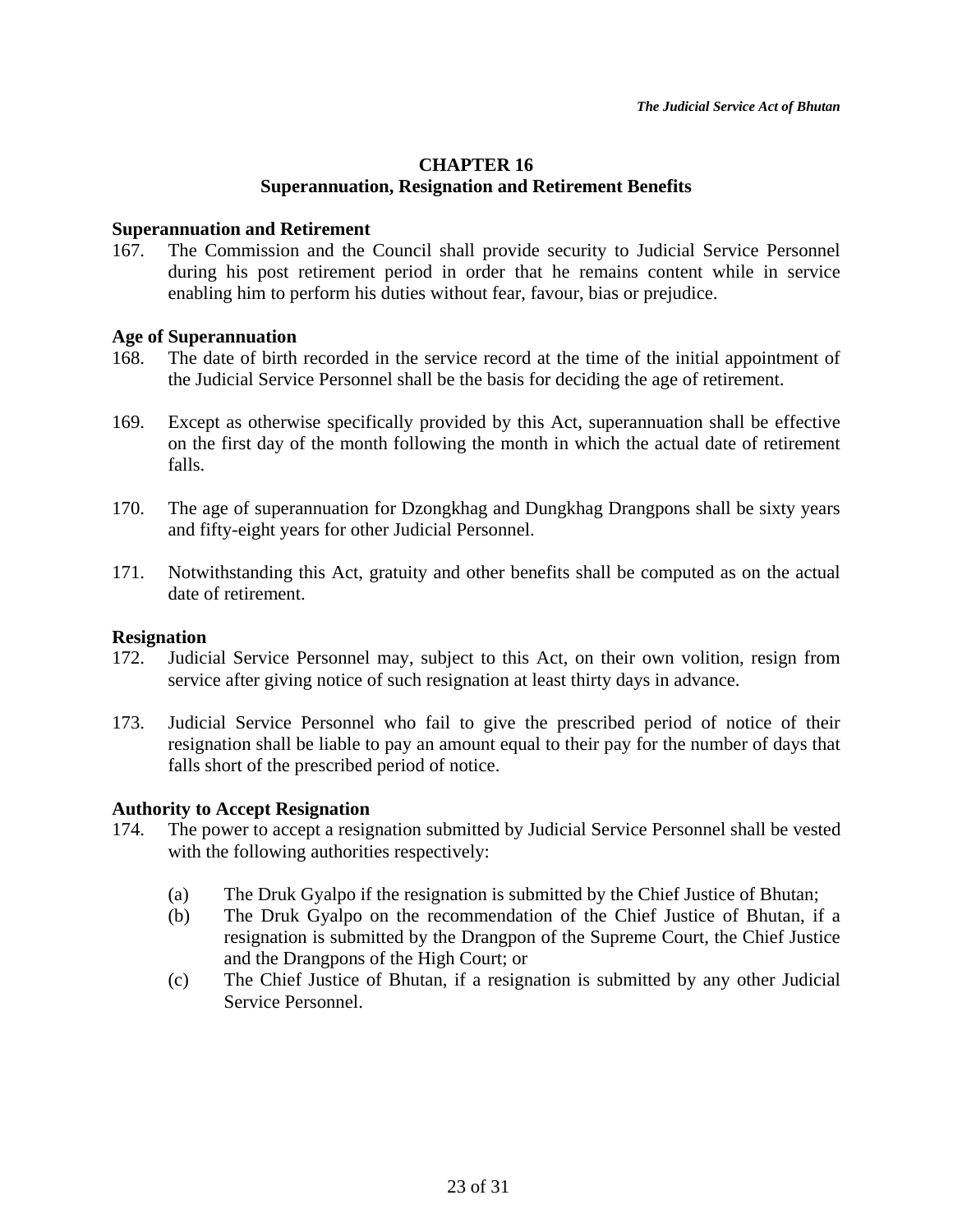175. The Commission or the Council shall ensure that the resigning Judicial Service Personnel have complied with the conditions of service set forth in this Act.

## **Retirement Benefits**

- 176. In order to ensure that Judicial Service Personnel contribute in the service of the Tsawa-Sum and to ensure financial security during their post-retirement period, they shall be provided adequate post-retirement benefits.
- 177. The Council shall define post-retirement benefits and prescribe procedures for sanctioning them.

## **Pension and Provident fund Benefits**

178. Every Judicial Service Personnel shall be entitled to pension and provident fund benefits subject to such laws or rules applicable to other Civil Service Personnel.

## **Eligibility Criteria for Gratuity**

- 179. Judicial Service Personnel retiring on superannuation, voluntarily or compulsorily shall be entitled to such amount of gratuity and subject to such conditions as may be prescribed by rules.
- 180. The Administrative and Finance Section of the respective Courts shall process any document relating to retirement benefits*,* provided there is no adverse report against the Judicial Service Personnel.

# **Continuity in Service**

- 181. The Chief Justice of Bhutan may condone an interlude in the service of Judicial Service Personnel provided that such an interlude does not exceed two years and the interlude is due to causes which are outside the control of Judicial Service Personnel and could not be avoided by the exercise of due diligence.
- 182. If an interlude extends beyond the period of two years condonation, such an interlude shall not be counted for the purpose of calculating the gratuity.

## **Verification of Service**

183. The services of Judicial Service Personnel claiming gratuity under this Act shall be verified from the service book of the concerned Judicial Service Personnel and certified by the designated authority in the prescribed form.

#### **Amount of Gratuity**

184. The amount of gratuity payable under this Act shall be computed in accordance with the formula applicable to the other Civil Service Personnel.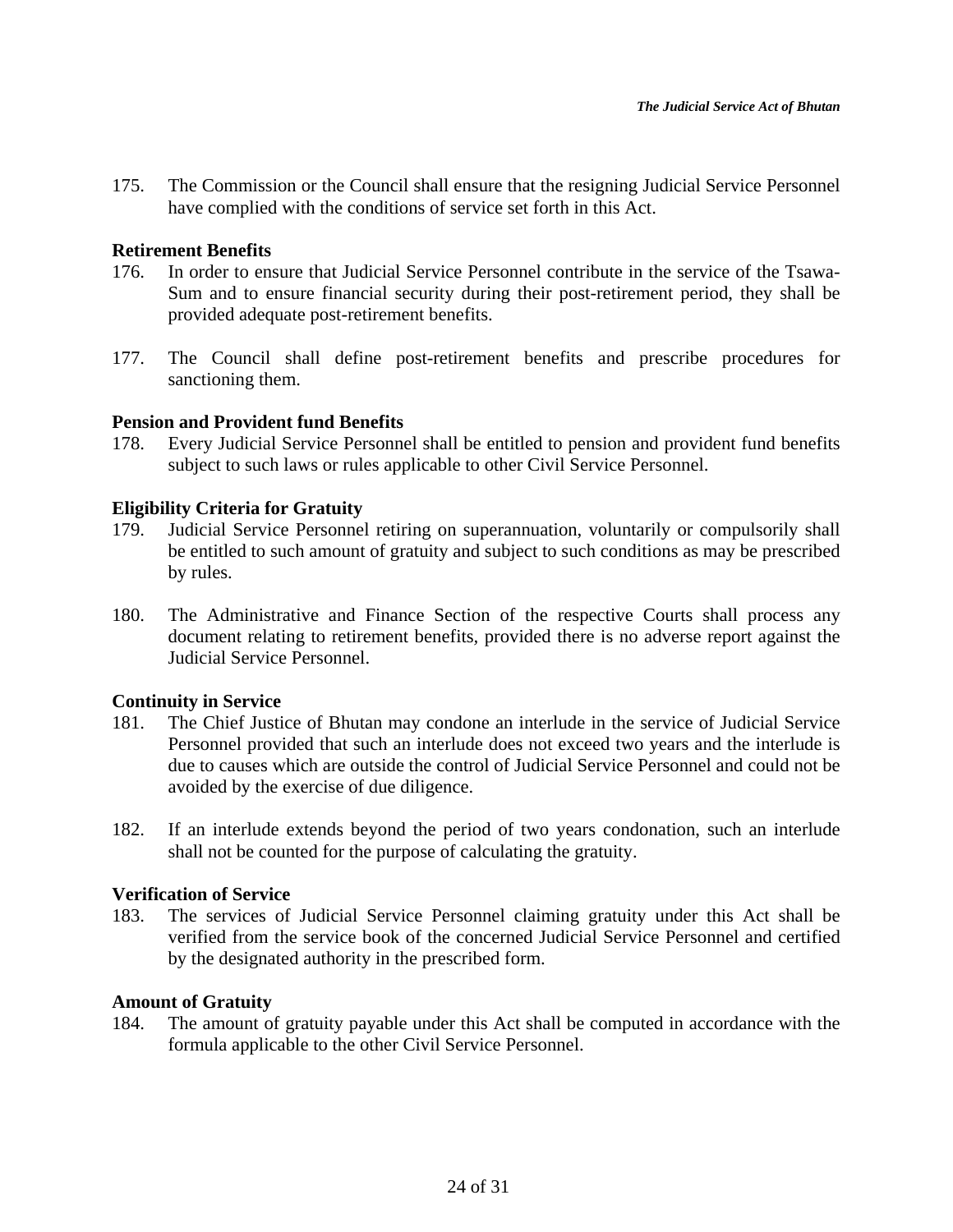### **Recovery of losses to public funds**

185. The amount found due from Judicial Service Personnel, if any, at the time of their retirement or demise and not recoverable otherwise shall be recovered from the gratuity payable to them or from the personnel's contribution to the provident fund in consultation with the National Pension and Provident Fund Bureau.

## **Sanctioning Authority for Gratuity**

186. The gratuity shall be sanctioned to Judicial Service Personnel by a competent authority to whom such powers are delegated according to the Financial Manual of the Government after following due process of law in the prescribed form.

## **Journey on Retirement**

187. Judicial Service Personnel who leaves service for any reason shall be entitled to journey on retirement benefit of an amount equivalent to one month's last basic pay of the Judicial Service Personnel concerned.

## **Travel on retirement**

188. A Judicial Service Personnel on retirement shall be entitled to the travel benefit equivalent to his one-month basic pay and subject to such conditions as may be prescribed in the rules provided that the Judicial Service Personnel concerned has rendered a minimum service of three years.

#### **Carriage Charge of personal effects**

- 189. A Judicial Service Personnel who leaves service for a reason other than termination, shall be entitled to receive carriage charge of personal effects as may be prescribed in the rules applicable to the other Civil Service Personnel.
- 190. Family members of expired Judicial Service Personnel shall be entitled to traveling allowance as applicable to the Civil Service Personnel for proceeding to their home town from the place of last posting.

#### **Employees Group Insurance Benefits**

191. Personnel leaving judicial service shall be entitled to the benefit of Employees Group Insurance as applicable to the other Civil Service Personnel.

#### **Incidence and Payment of Retirement Benefits**

192. Gratuity and other retirement benefits shall be paid to retired Judicial Service Personnel.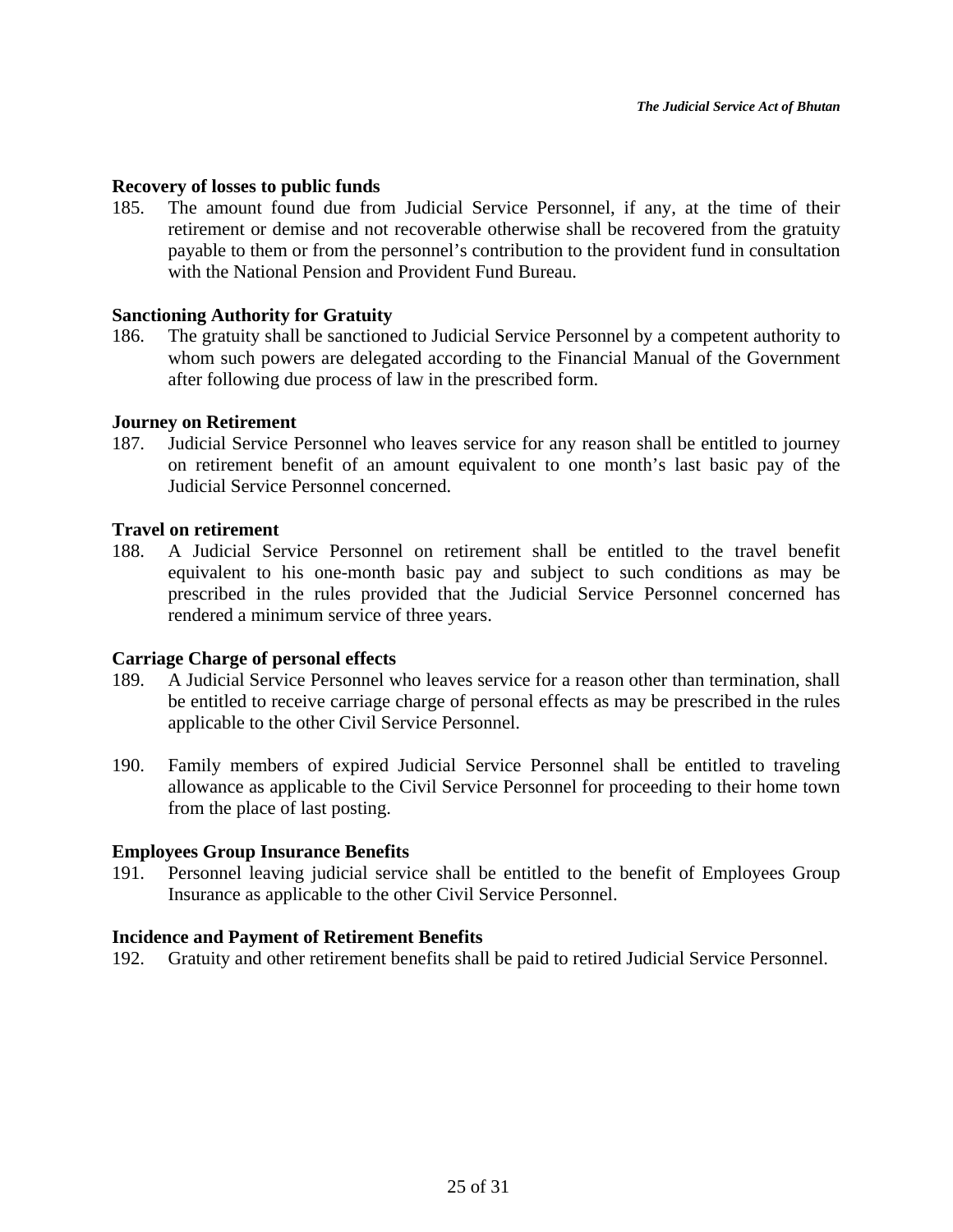- 193. Judicial Service Personnel shall claim gratuity and such other terminal benefits from the Court from which they last received salary.
- 194. In the event the annual increment is due for Judicial Service Personnel on the day following the date of retirement, the annual increment shall be released and it shall be considered for the purpose of calculating all retirement benefits.
- 195. The gratuity apportionable to an organization other than the Judiciary shall be borne by the concerned organization rounded to complete months, if Judicial Service Personnel have served both in the Judiciary as well as in the organization. The gratuity for the balance period shall be borne by the Judiciary where Judicial Service Personnel served last.
- 196. Such gratuity payable by the organization shall be remitted to the Judiciary and the details of which shall be recorded in the service book of the concerned Judicial Service Personnel.
- 197. Nominees of expired Judicial Service Personnel shall be entitled to gratuity and other retirement benefits in accordance with this Act.
- 198. If there are no nominees of expired Judicial Service Personnel, the gratuity and other retirement benefits shall be disposed off in accordance with the law.
- 199. Retired Judicial Service Personnel or their survivors or nominees shall not be entitled to gratuity and other retirement benefits if Judicial Service Personnel:
	- (a) Willfully remains outside the country with the knowledge of indictment or charges, as the case may be; or
	- (b) Fails to appear, testify or produce any document relating to their service as Judicial Service Personnel, before an appointed authority or a Court of law without any reasonable justification.

# **Nomination**

- 200. Judicial Service Personnel shall submit to the agency concerned one or more persons as nominees who have the right to receive retirement benefits in the event of demise.
- 201. Judicial Service Personnel:
	- (a) Who desires to nominate more than one person under this Act shall specify the percentage payable to each nominee;
	- (b) May, at any time, cancel a nomination and submit a new one replacing it;
	- (c) May state in a nomination that if the nominee predeceases, the right conferred upon the nominee shall automatically be conferred to another person or persons as may be specified in the nomination; and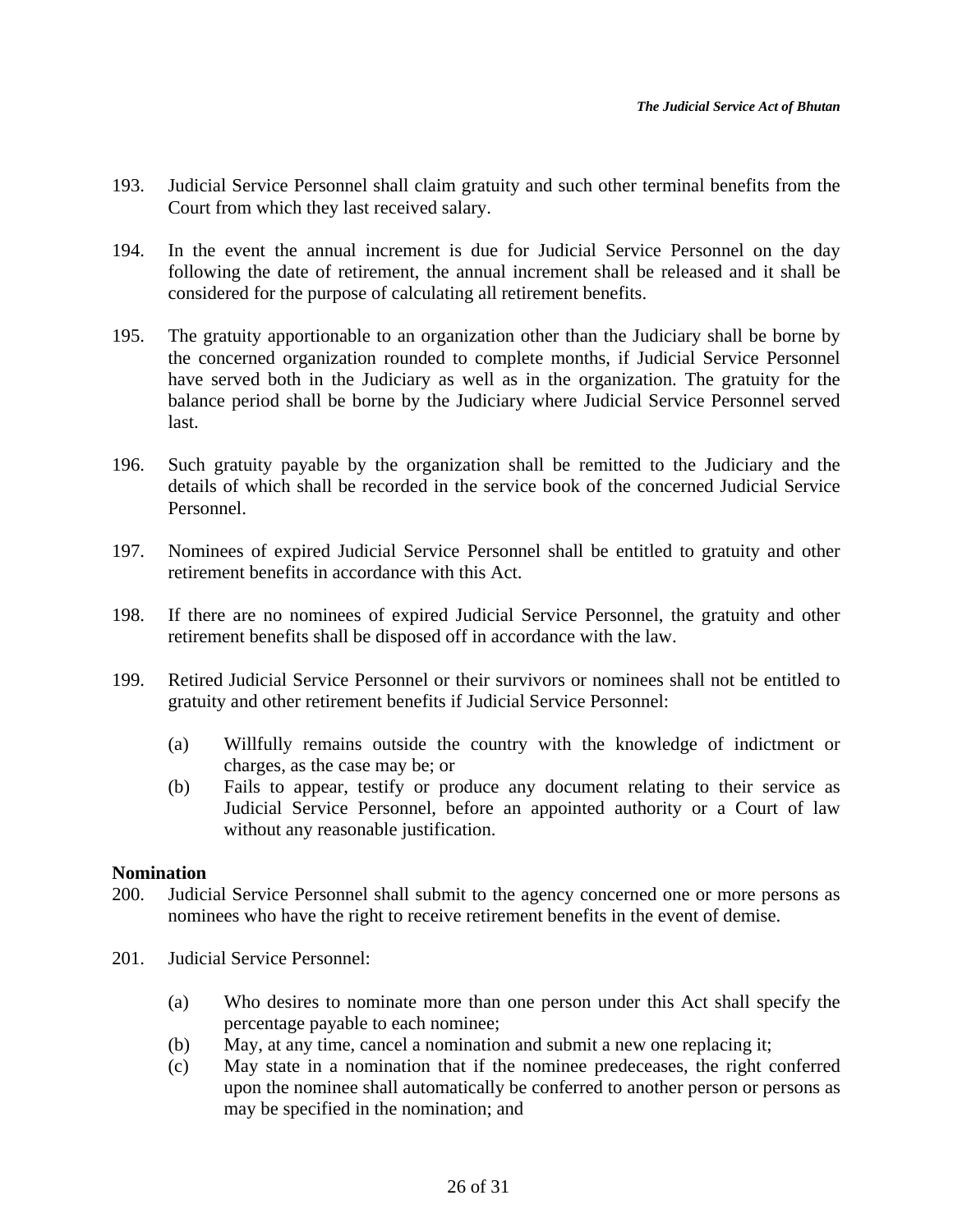- (d) Not having a family at the time of nomination shall file a new nomination on acquiring a family. If the Judicial Service Personnel fails to file a new nomination, benefits shall be paid to the person nominated earlier or disposed off in accordance with other laws, as the case may be.
- 202. Every nomination made and every notice of cancellation by the Judiciary shall, to the extent it is valid, take effect on the date on which it is received by the agency concerned.
- 203. The personnel file and service record of Judicial Service Personnel who are terminated, compulsorily retired or have resigned shall be submitted to the Council.

# **CHAPTER 17 Performance Review and Evaluation**

#### **Review and Evaluation**

204. The performance Review and Evaluation shall:

- (a) Be governed by the principles of transparency, efficiency and accountability. It shall provide mechanisms and tools to promote these principles in the Judicial Service;
- (b) Enable fairness in career advancement and promote talent, merit, productivity and morale;
- (c) Enhance both organizational and individual effectiveness by introducing objective measures of performance targets and results;
- (d) Facilitate maximization of the output of every Judicial Service Personnel so that the individual delivers his services in the best possible manner; and
- (e) Ensure equal opportunities to every Judicial Service Personnel to develop his capabilities and utilize the potential to the fullest extent to discharge the duties and responsibilities efficiently and effectively.

# **Performance Rating**

- 205. The performance rating shall be one of the important factors determining the eligibility for promotion, regularization of service and other incentives. The performance rating for at least three years preceding the year of processing the promotion shall be taken into account.
- 206. Every Court shall submit, on an annual basis, attested copies of the performance evaluation in the prescribed format with respect to every Judicial Service Personnel in position level P5 and above to the Council in accordance with the prescribed procedures. The Court shall maintain annual performance records with respect to every Judicial Service Personnel.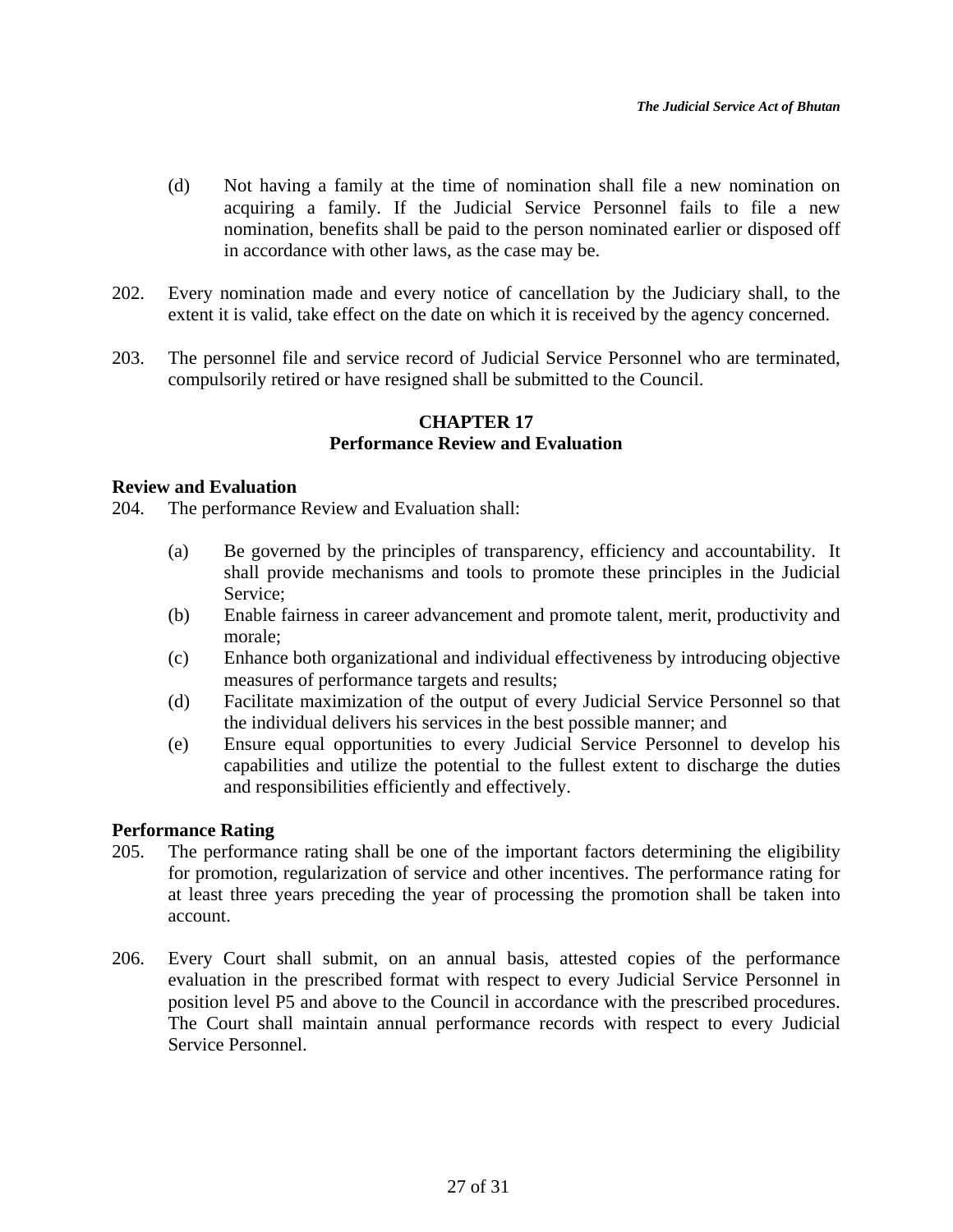# **CHAPTER 18 Promotion and Transfer**

## **Principles of Promotion**

- 207. Subject to the principles of Position Classification System, as applicable to other Civil Service Personnel, the Council shall determine the promotion criteria to:
	- (a) Facilitate the maximization of effective output of every Judicial Service Personnel to serve the Tsawa-Sum in the best possible manner;
	- (b) Ensure availability of opportunities to every Judicial Service Personnel to develop their capabilities and to discharge duties and responsibilities efficiently and effectively;
	- (c) Safeguard against disparities in granting promotion and provide career advancement opportunities to every Judicial Service Personnel; and
	- (d) Ensure a promotion system, which would consider all eligible candidates for promotion.
- 208. The promotion programme shall be administered based upon the principle that the promotion shall:
	- (a) Be considered among other things as one of the means to reward Judicial Service Personnel in a just and fair manner for meritorious services rendered;
	- (b) Not be considered as a matter of right or based on seniority;
	- (c) Be normally granted only to a post in the immediate higher position level and as provided by this Act;
	- (d) Provide opportunities for fast-track promotions to outstanding Judicial Service Personnel as prescribed by rules to promote meritocracy; and
	- (e) Be considered on the basis of performance evaluation report with integrity, efficiency and professionalism being the key requisites.

# **Authority to Grant Promotions**

- 209. The authority to grant the promotion of a Judicial Service Personnel shall be:
	- (a) The Chief Justice of Bhutan, on recommendation of the Council, if Judicial Service Personnel are in position level P4 and above;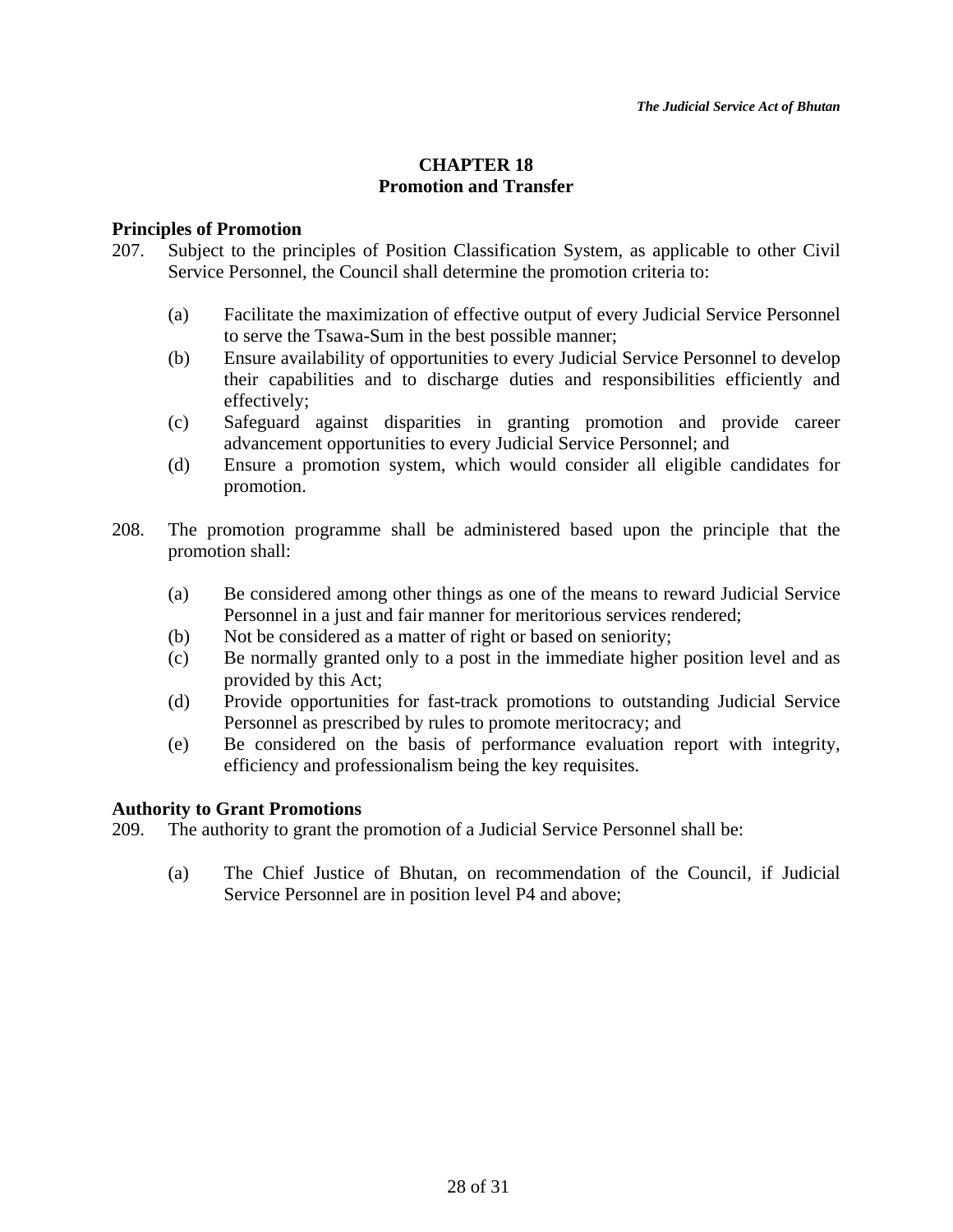- (b) The Chief Justice of Bhutan, on recommendation of Promotion Committee, if the Judicial Service Personnel are in position level P5; and
- (c) Chief Drangpon or Drangpon, on recommendation of the Promotion Committee, if the Judicial Service Personnel are in position level S5 to S1 and O4 to O1.

## **Promotion**

- 210. The promotion of the Scientific & Technical Support and Technicians & Operators shall be in accordance with the laws and rules applicable to other Civil Service Personnel.
- 211. A Promotion Committee shall be constituted within each Dzongkhag or Dungkhag Court.
- 212. The Council may process the promotion of a Judicial Service Personnel on its own motion if it feels it so necessary on account of long duration of service in a particular position level or if there is sufficient evidence that the Judicial Service Personnel was denied promotion due to discrimination.

## **Promotion Criteria**

- 213. A Judicial Service Personnel who has rendered a minimum of four years of satisfactory and active years of service may be considered for promotion, except that in the case of promotion to position level P4 and above, the concerned Judicial Service Personnel must have a Bachelors of law degree and Post Graduate Diploma in National Law.
- 214. Period beyond eighteen months of any single training and any form of leave exceeding three months at a time shall not be counted as part of an active service for the purpose of promotion.

# **Proposal for Promotions**

- 215. Every Court shall prepare a list of its Judicial Service Personnel eligible for promotion twice a year, and submit in May and November of each year.
- 216. The respective Court shall submit proposals for promotions to the:
	- (a) Commission through the Member-Secretary, if the Judicial Service Personnel are the Drangpons of the Supreme Court and the High Court;
	- (b) Council through the Member-Secretary, if the Judicial Service Personnel are in position level P4 and above, subject to (a); and
	- (c) Promotion Committee, if the Judicial Service Personnel are in position level P5 and below.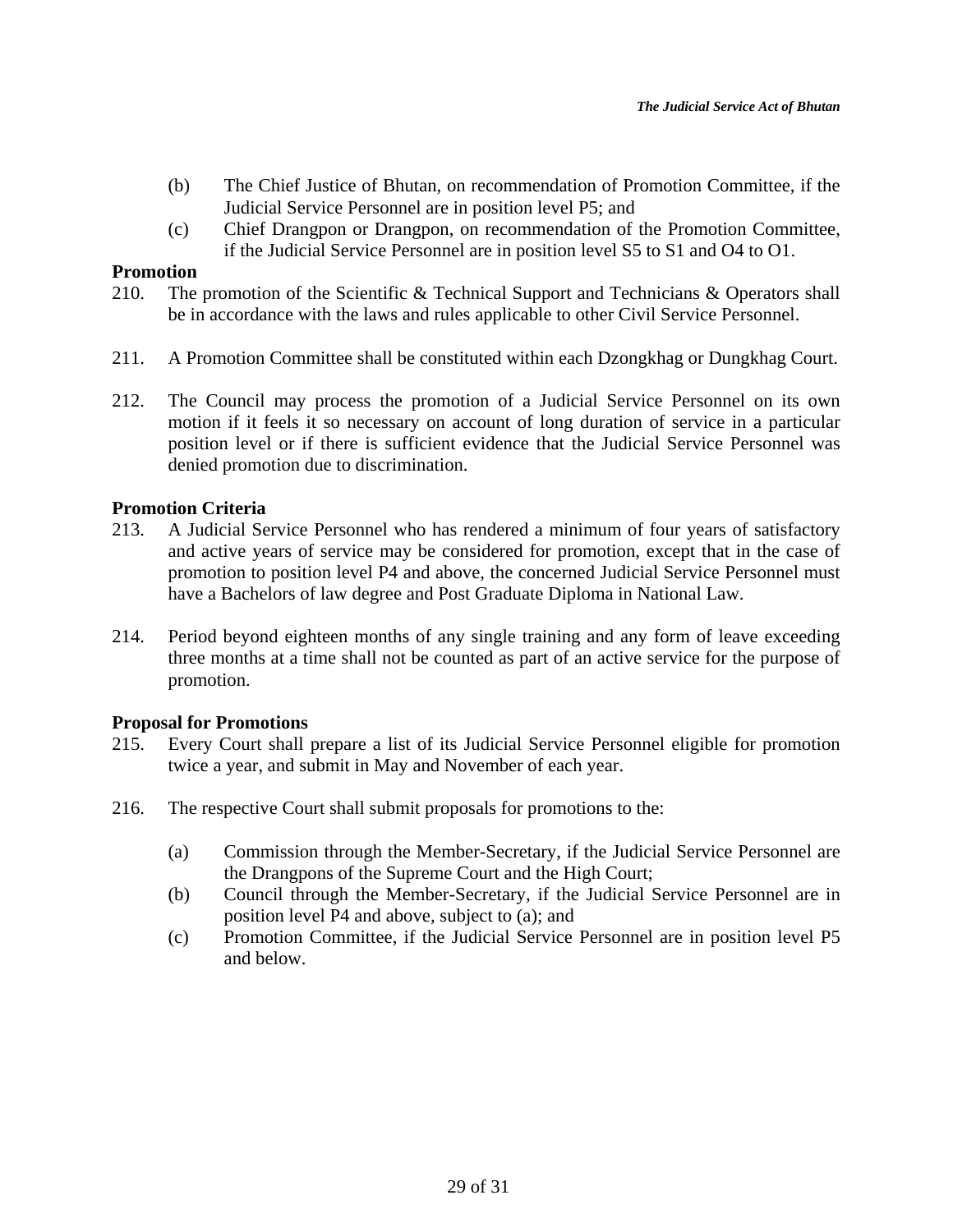217. Promotions shall be approved only effective either January first or July first of each year.

# **Promotion Procedures**

218. All proposals for promotion shall be submitted in the form prescribed by the Council together with an attested copy of the completed performance evaluation forms for the specified number of years. A recent Audit Clearance Certificate shall be attached with the proposal.

## **Availability of Vacancy**

219. Promotion to all posts shall be granted only when the availability of such vacant posts are confirmed in accordance with the staff strength approved by the Council.

## **Slab Promotion**

220. In the event a Judicial Service Personnel satisfies all criteria for promotion but it cannot be affected due to non-availability of a vacant position, the incumbent shall be considered for award of slab promotion as compensation.

## **Revocation of Promotion**

- 221. A Promotion granted without fulfilling the prescribed criteria or completing the prescribed formalities shall be invalid.
- 222. The Council shall annul an invalid promotion granted by the High Court, the Dzongkhag Court or the Dungkhag Court.
- 223. The Chief Justice of Bhutan shall annul an invalid promotion granted by the Council.

# **Transfer**

- 224. The Council shall facilitate mobility among Judicial Service Personnel so that their services are best utilized and to diversify the experience, knowledge and develop appreciation for social, cultural and economic conditions prevailing in the country through change of post or place of posting.
- 225. The Council shall affect the transfer of Judicial Service Personnel every three years to prevent unwarranted development due to prolonged stay of an individual in a particular post or place of posting.

# **Secondment out of Judicial Service**

226. Judicial Service Personnel may be seconded to any agency or organization, national or international outside the Judicial Service, to promote exposure to new ideas and experiences in accordance with such conditions and limitations as prescribed by rules.